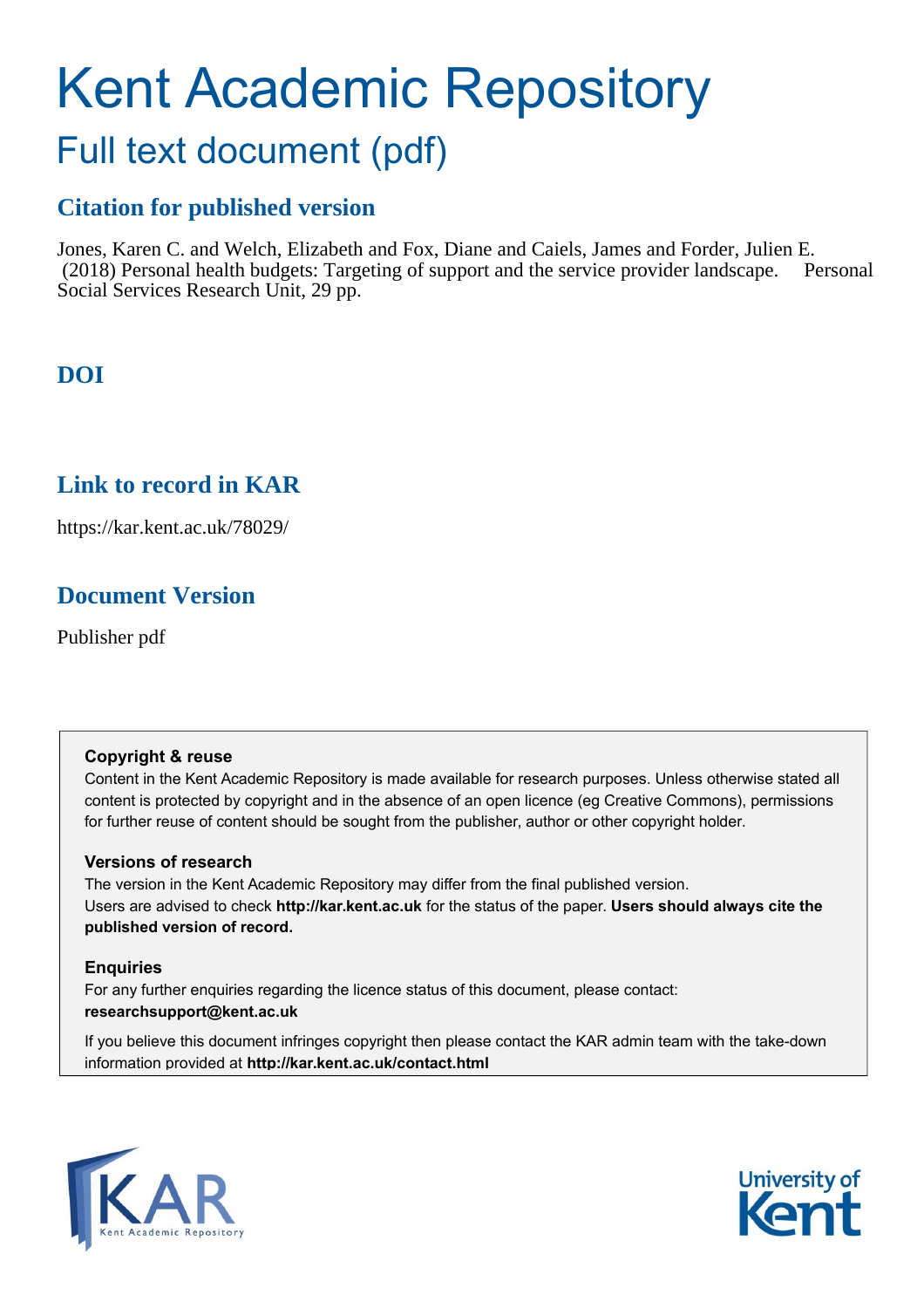

# **Personal health budgets: Targeting of support and the service provider landscape**

Karen Jones, Elizabeth Welch, Diane Fox, James Caiels and Julien Forder

Working Paper 2948

August 2018

www.pssru.ac.uk

Research commissioned by the Department of Health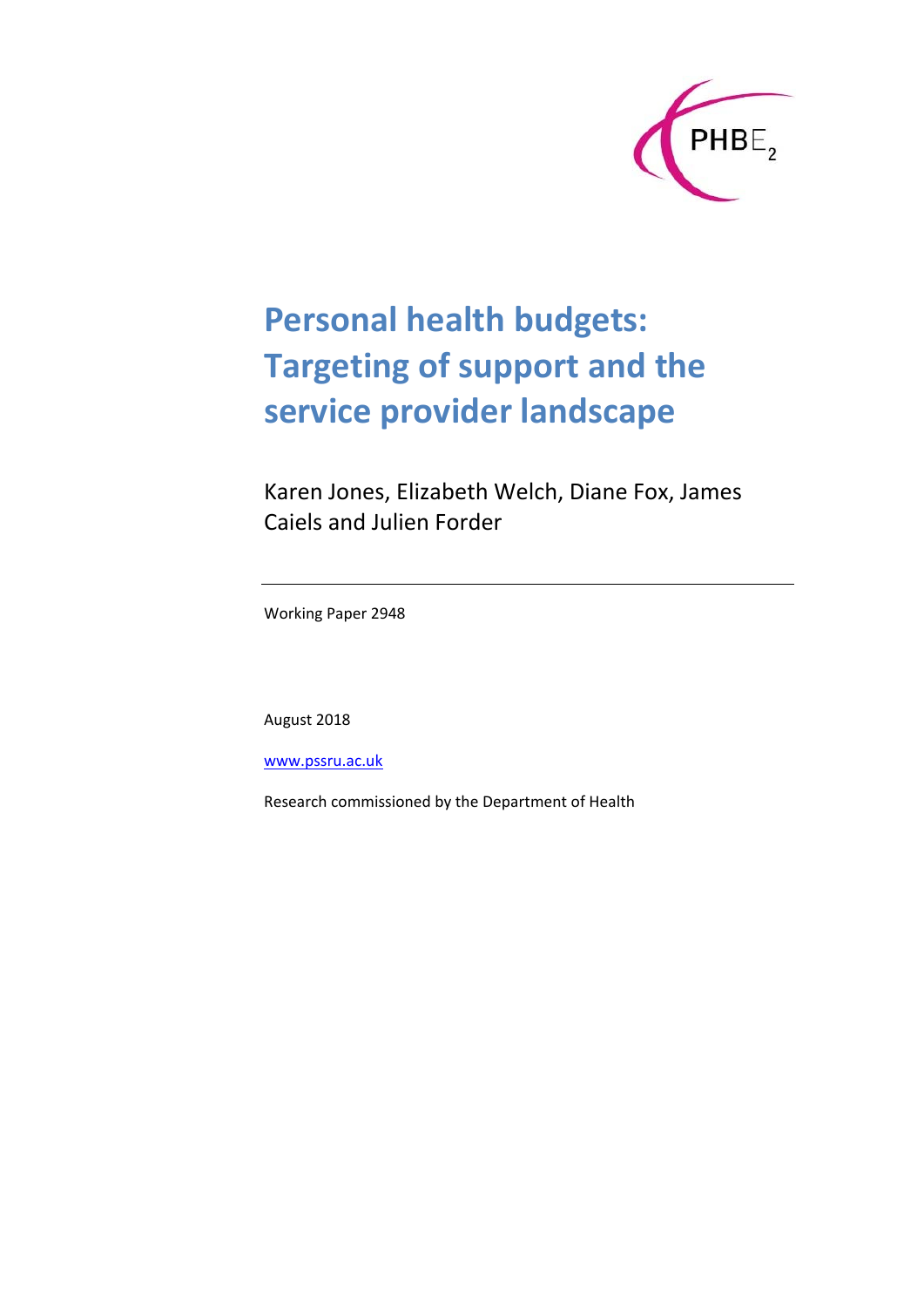#### **Acknowledgements**

We would like to thank the participating Clinical Commissioning Groups and NHS England for advertising the study on their Personal Health Budget Network. We are also grateful to the organisational representatives, patients and their families who agreed to participate in the study.

We would like to thank a number of our colleagues from PSSRU at the University of Kent for administrative, technical and research support. During the study period, support was offered by Jane Dennett, Edward Ludlow, Alan Dargan and Sarah Godfrey at PSSRU. Finally, the Project Advisory Group provided useful feedback on the topic guides and the recruitment process. The Advisory Group involved stakeholders, academics and patients/members of the public.

This is an independent report commissioned and funded by the Policy Research Programme in the Department of Health and Social Care. The views expressed in the publication are those of the author(s) and not necessarily those of the NHS, the NIHR, the Department of Health and Social Care or its arm's length bodies or other government departments.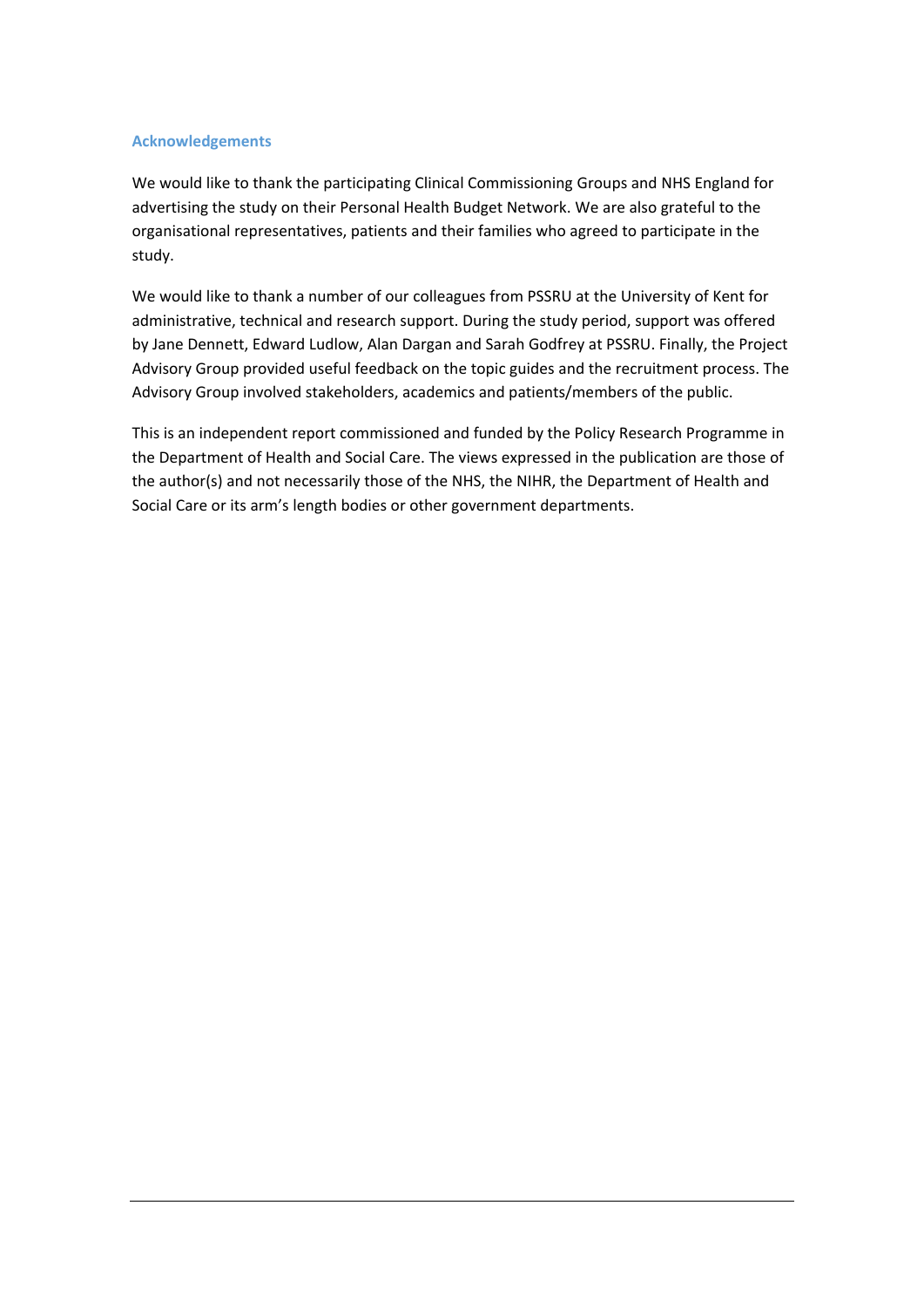#### **Table of content**

| $\mathbf{1}$            |       |                                                                                     |  |  |  |  |  |
|-------------------------|-------|-------------------------------------------------------------------------------------|--|--|--|--|--|
|                         | 1.1.1 |                                                                                     |  |  |  |  |  |
|                         | 1.1.2 | Implementing personal health budgets: Views among organisational                    |  |  |  |  |  |
|                         |       |                                                                                     |  |  |  |  |  |
|                         | 1.2   |                                                                                     |  |  |  |  |  |
|                         | 1.2.1 | Stand one - the views among personal health budget leads, commissioners and         |  |  |  |  |  |
|                         |       |                                                                                     |  |  |  |  |  |
|                         | 1.2.2 | Strand two – the views among managers of service provider organisations and         |  |  |  |  |  |
|                         |       | budget holders. Also the content of support plans and the organisation of budgets 6 |  |  |  |  |  |
| $\overline{2}$          |       |                                                                                     |  |  |  |  |  |
|                         | 2.1   |                                                                                     |  |  |  |  |  |
|                         | 2.2   |                                                                                     |  |  |  |  |  |
|                         | 2.3   |                                                                                     |  |  |  |  |  |
|                         | 2.4   |                                                                                     |  |  |  |  |  |
|                         | 2.5   |                                                                                     |  |  |  |  |  |
| $\overline{\mathbf{3}}$ |       |                                                                                     |  |  |  |  |  |
|                         | 3.1   |                                                                                     |  |  |  |  |  |
|                         | 3.2   |                                                                                     |  |  |  |  |  |
|                         | 3.3   |                                                                                     |  |  |  |  |  |
|                         | 3.4   |                                                                                     |  |  |  |  |  |
| 4                       |       |                                                                                     |  |  |  |  |  |
|                         | 4.1   | Personal health budget process: The views among service providers  12               |  |  |  |  |  |
|                         | 4.1.1 | The impact of personal health budgets on the service user and their family  12      |  |  |  |  |  |
|                         | 4.1.2 | The impact of personal health budgets on service satisfaction 14                    |  |  |  |  |  |
|                         | 4.2   |                                                                                     |  |  |  |  |  |
|                         | 4.2.1 |                                                                                     |  |  |  |  |  |
|                         | 4.2.2 |                                                                                     |  |  |  |  |  |
|                         | 4.2.3 | The impact of personal health budgets on service integration  18                    |  |  |  |  |  |
|                         | 4.3   |                                                                                     |  |  |  |  |  |
|                         | 4.4   |                                                                                     |  |  |  |  |  |
| 5.                      |       |                                                                                     |  |  |  |  |  |
|                         | 5.1   |                                                                                     |  |  |  |  |  |
|                         | 5.1.1 |                                                                                     |  |  |  |  |  |
|                         | 5.1.2 |                                                                                     |  |  |  |  |  |
|                         | 5.1.3 |                                                                                     |  |  |  |  |  |
| 6                       |       |                                                                                     |  |  |  |  |  |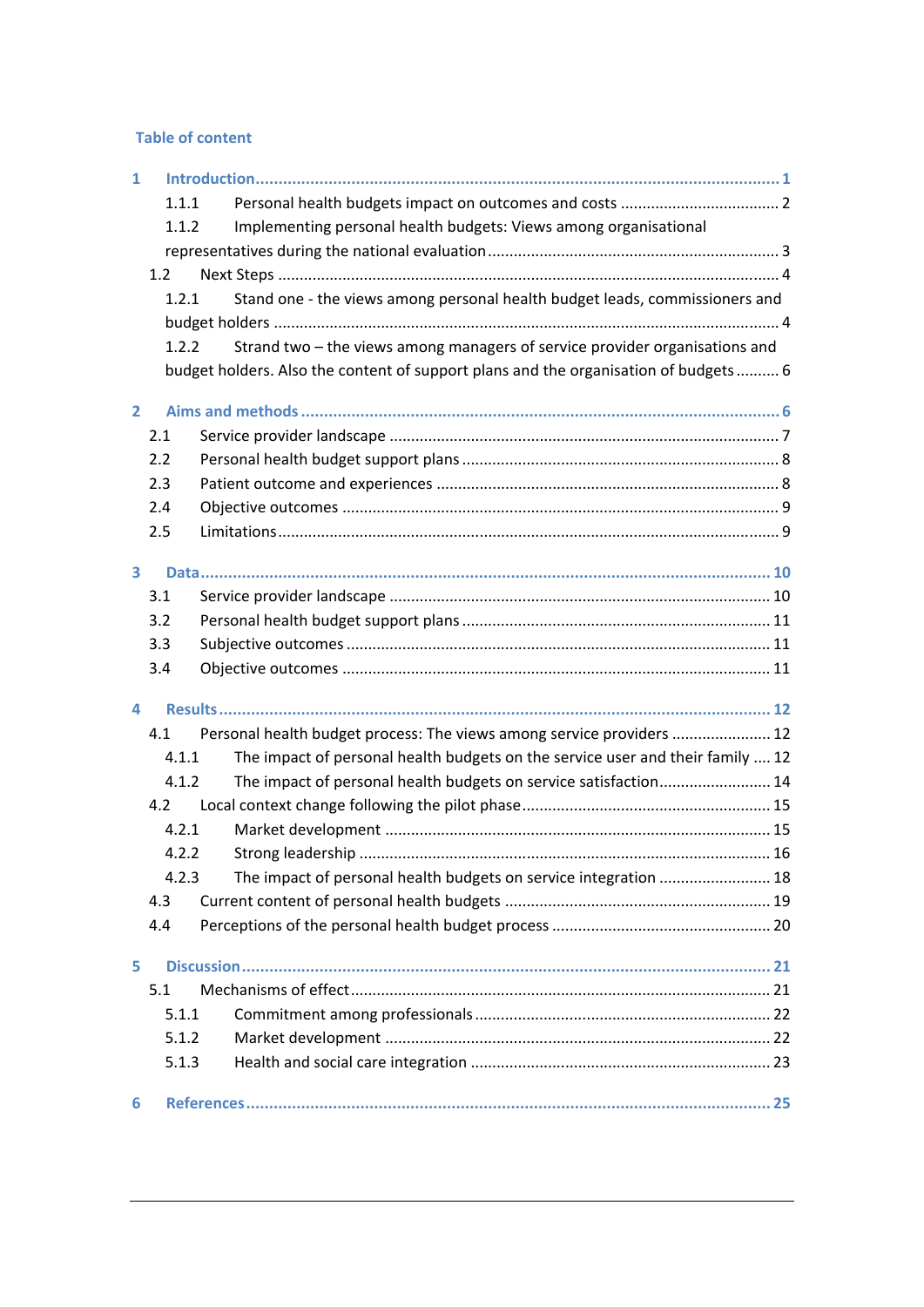#### **1 Introduction**

The personalisation agenda continues to be a key focus in the political arena in England as a mechanism to provide individuals and their families with more choice and control over the support and services available to them to meet their needs. Personal budgets form part of this agenda, with the universal implementation among all adults from 2010 with eligible social care needs (HM Government, 2007). Subsequently, the Care Act 2014 created the first legal entitlement to a social care personal budget among eligible individuals and informal carers. In 2014-15, 350,000 clients were supported in the community through a CASSR (Councils with Adult Social Services Responsibilities) managed personal budget. Overall, 144,000 clients received a community direct payment at some point during the reporting year. Potentially, some of the direct payments would be the delivery option for personal budgets. In 2014-15, 92,000 carers received a direct payment, with 14,000 receiving a CASSR-managed personal budget (NHS Digital, 2015).

The implementation of personal budgets in England follows the individual budget pilot programme and the Department of Health-funded independent national evaluation (Glendinning et al. 2008). Unlike individual budgets that aimed to integrate a number of funding streams (e.g. social care funding; Access to Work; the Independent Living Fund; Supporting People and the Disabled Facilities Grant), personal budgets contain only social care funding. As part of the personal budget process, individuals are informed of the budget amount following an assessment, and have choice over how the resource is managed and used.

Glendinning et al. (2008) found some evidence to suggest that individual budgets were costeffective in achieving social care-related quality of life but not psychological well-being, although this impact varied between client groups. During the pilot programme, the average gross cost of an individual budget was around £11,450 per year. The qualitative strand of the evaluation included in-depth interviews with organisational representatives that involved service providers and commissioning managers. The initial reactions among providers (N=16) were positive, with some reporting that they had been successful in increasing their client base at the expense of less flexible agencies. The seven commissioning managers interviewed spoke of the importance of supplying providers with the information on which to plan their services (Glendinning et al. 2008). Similarly, Baxter and Rabiee (2015) explored activities to enable choice and flexibility in homecare services for older people using council-managed personal budgets within three local authorities. Baxter and Rabiee highlighted that communication issues and information flows need to be improved if brokerage systems are to work effectively.

In 2009, personalisation moved into health care with the national pilot programme of personal health budgets in England. Following the principles underlying social care personal budgets, there are a number of stages within the personal health budget process, including (NHS England, 2014):

1. Making contact and getting clear information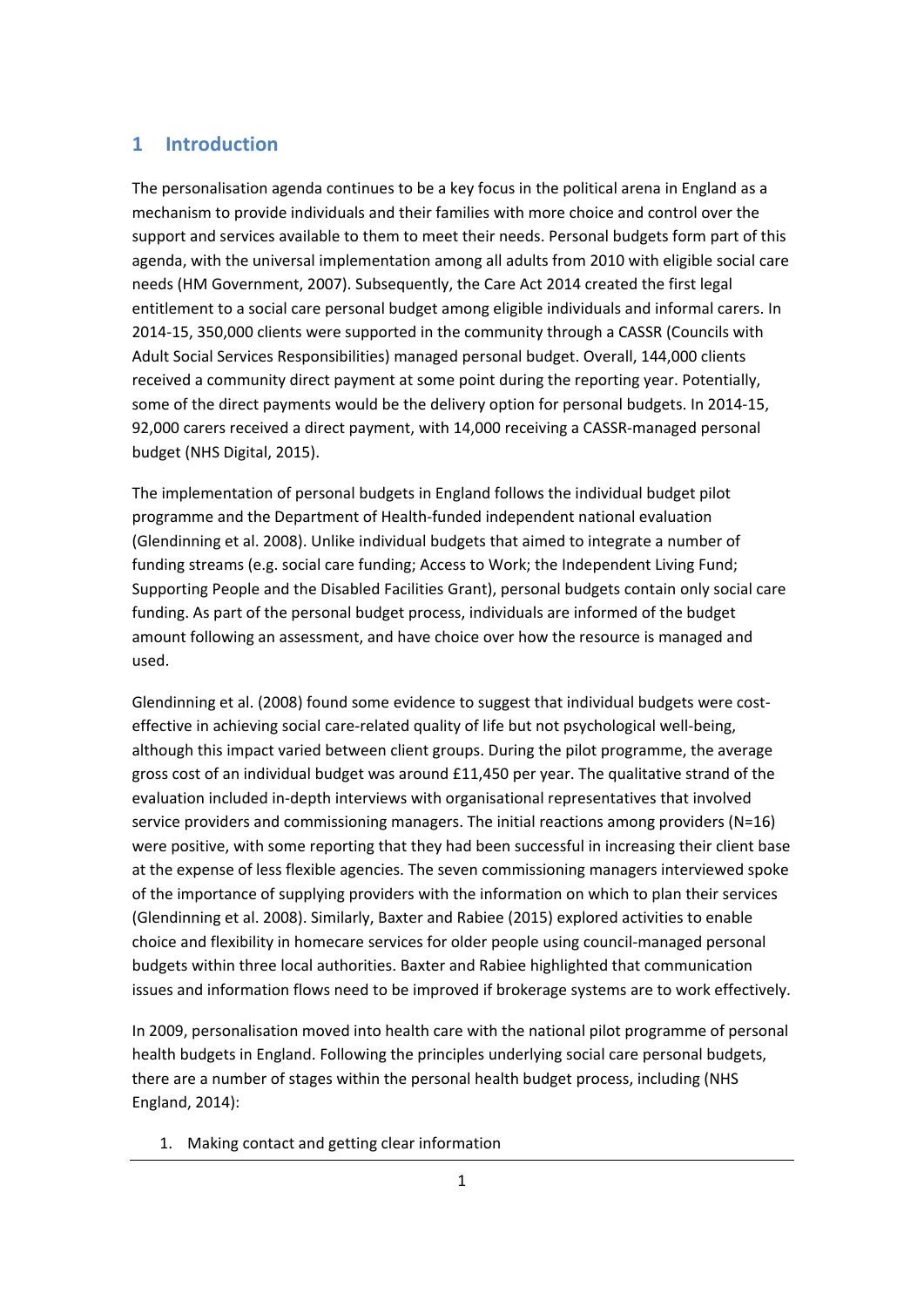- 2. Understanding the person's health and wellbeing needs
- 3. Working out the amount of money available within the budget
- 4. Organising care and support
- 5. Monitoring and review

According to NHS England, personal health budgets do not include new money but rather NHS money that would normally have been spent on a person's care being used in a more flexible way to meet their health-related needs. $<sup>1</sup>$  A personal health budget allows individuals to</sup> manage their healthcare and support such as personal care and equipment in a way that meets their healthcare needs as outlined in their approved support plan. It works in a similar way to personal budgets, which allows individuals to manage their social care needs.  $2^2$ 

The Department of Health commissioned an independent evaluation to run alongside the personal health budget pilot programme. The overall aim of the evaluation was to identify whether personal health budgets delivered better health and care outcomes among people with long-term health conditions compared to conventional service delivery and, if so, to identify the most effective implementation process (Jones et al. 2013; Forder et al. 2012). The evaluation followed a mixed design, with a quantitative and qualitative strand to explore outcomes, experiences, service use and costs. Overall, 2,700 patients were recruited to the evaluation, of whom 2,235 were included in the active sample. Within the active sample, $3$ 1,171 were offered a personal health budget and recruited into the personal health budget group, and 1,064 patients were recruited into the control group and received conventional services during the evaluation (Forder et al. 2012).

#### **1.1.1 Personal health budgets impact on outcomes and costs**

The evaluation explored the effect of personal health budgets by measuring whether the average change in the relevant outcome and cost indicators in the personal health budget group between baseline and follow-up was higher than the average change in that indicator for the control group (Forder et al. 2012). The use of personal health budgets was associated with a significant improvement in care-related quality of life as measured by the Adult Social Care Outcomes Toolkit (ASCOT) (Netten et al. 2012) and psychological well-being of patients (GHQ-12, Goldberg 1992). Generally, a more positive effect on outcome indicators was seen where sites: decided to be explicit in informing the patients about the indicative personal health budget amount; provided a degree of flexibility as to what services could be purchased; and provided greater choice as to how the budget could be managed. Personal health budgets of more than £1,000 per year showed a significant positive impact on care-related quality of life and psychological well-being. Using care-related quality of life measured net benefits,

**.** 

<sup>1</sup> https://www.england.nhs.uk/learning-disabilities/improving-health/personal-health-budgets/

<sup>2</sup> https://www.nhs.uk/NHSEngland/patient-choice/personal-health-budget/Pages/about-phb.aspx

<sup>&</sup>lt;sup>3</sup> The active sample excluded participants for whom baseline or follow-up outcome information was missing, participants in residential care at baseline, participants under the age of 18 years or who had died before follow-up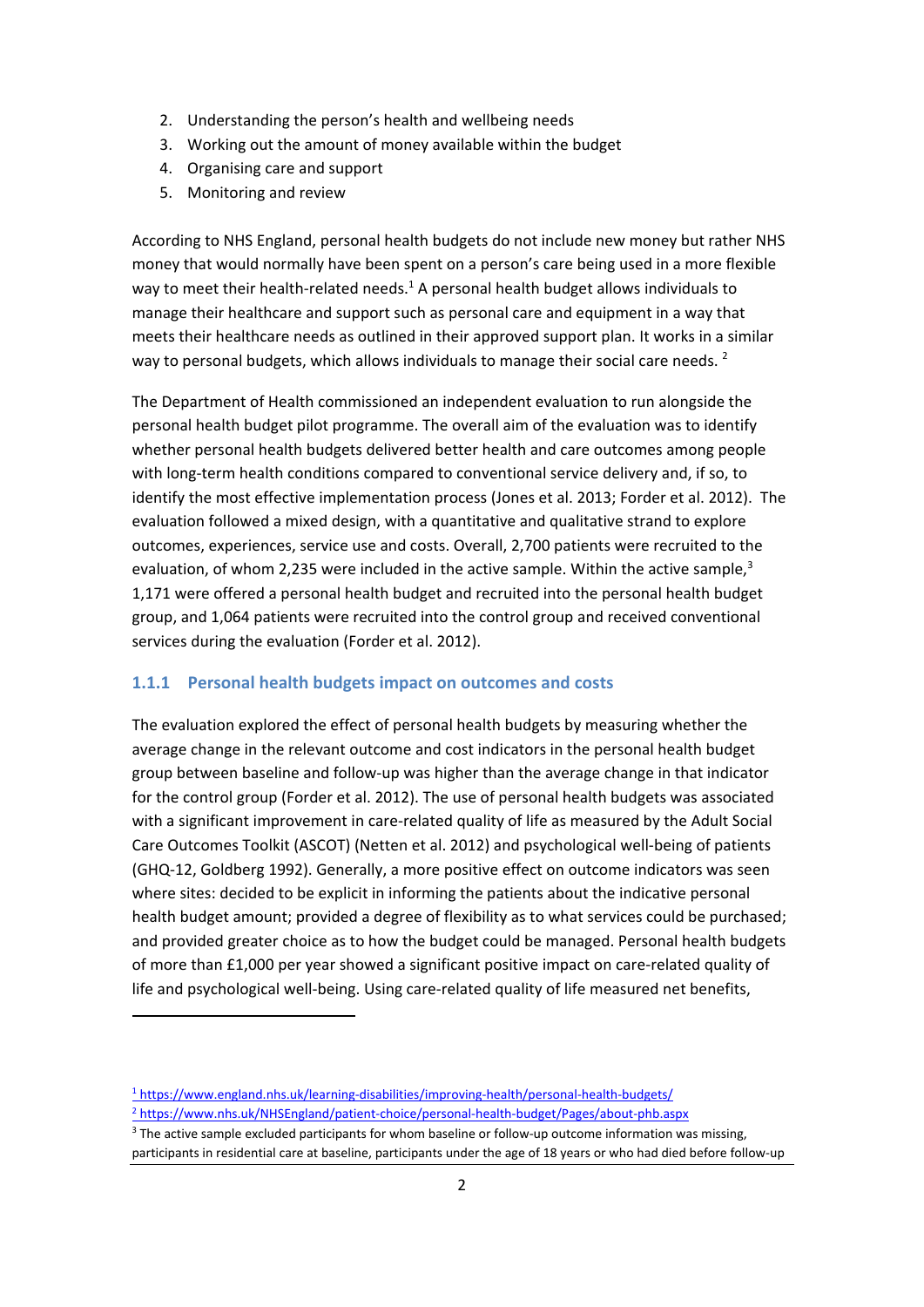personal health budgets were cost-effective relative to conventional service delivery, particularly for the NHS Continuing Health Care and mental health cohorts (Forder et al. 2012).

#### **1.1.2 Implementing personal health budgets: Views among organisational representatives during the national evaluation**

Personal health budget project leads working in the 20 in-depth pilot sites were asked to participate in an interview between April and June 2010 (Jones et al. 2010a). A further round of interviews among 43 operational staff, health professionals, third-party budget holders and commissioning managers was conducted between September and October 2010 (Jones et al. 2010b). Organisational representatives who were interviewed during the early stage of the implementation phase suggested that personal health budgets had the potential to alter perceptions of voluntary and third sector organisations. However, while it was thought that personal health budgets could encourage market development, concerns were raised as to whether there was choice and control during the pilot phase. The lack of market development appeared to add to the uncertainty around having choice and may have had an impact on the full potential of personal health budgets during the pilot phase.

*"Is there really choice or are we just going to get the same things but in a different way? Is it really developing that area? How do you review and monitor this? But from my point of view it can only be positive as service users are more in control of their own care"* (Health Professional).

*"We need training about packages of choice, how to facilitate choice; we don't know this at the minute"* (Health Professional).

*"They do get a choice around care providers, but in some cases there just isn't an alternative so we can't offer them anything. I do think it will come with time, though"* (Health Professional).

Following the pilot phase, the NHS Mandate (2016-17) set out an expectation that, by 2020, people will have a personal health budget or an integrated personal budget. This commitment to service integration through personal budgets follows the continued impetus that service integration can help improve the efficiency of services, improve outcomes for individuals and is often perceived as a solution to the current financial challenges. The care sector is facing unprecedented challenges in terms of caring for an ageing population alongside meeting the recent austerity measures. On average, £3,000 is spent on health and social care services in one year per individual with one long-term health condition, increasing to just under £8,000 for those with three or more conditions (Department of Health, 2012). The demand arrives at a time when the NHS is required to deliver £22 billion in efficiency savings by 2020-2021 (HM Treasury, 2015). In addition, the proportion of councils' spending on adult social care is set to increase from 35.6% in 2016/17 to 36.9%, despite councils having to make additional 8% cuts in overall budgets (Association of Directors of Adult Social Services, 2017). Within the personal budget process, integration has the potential to avoid duplication of assessments and provide a mechanism for pooled budgets to cover both identified health and social care needs. During the national evaluation, Forder et al. (2012) suggested that greater integration could lead to a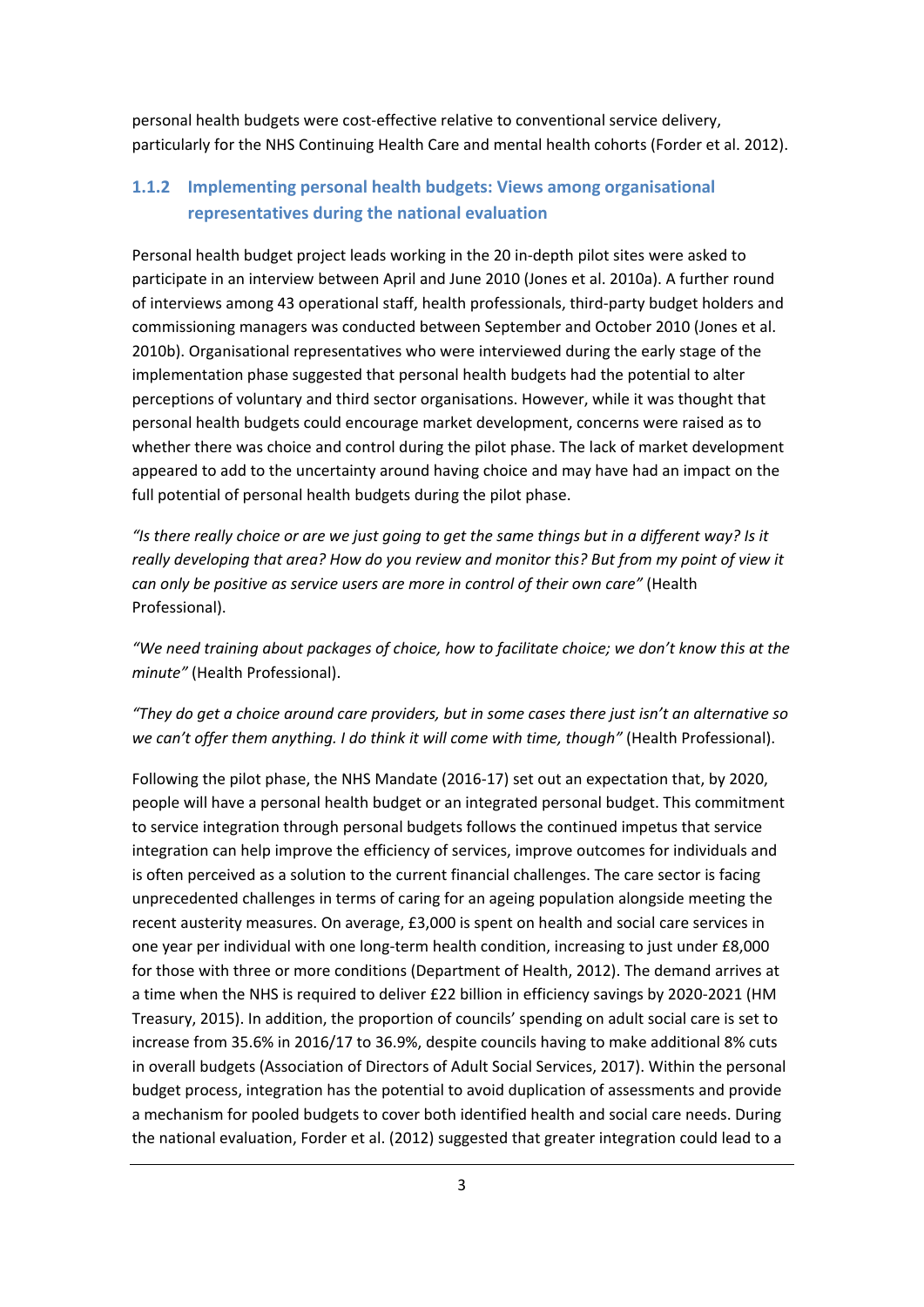change in the balance of services used. The research team suggested that personal health budgets should be considered as a vehicle to promote greater service integration especially where social care personal budgets and personal health budgets could be integrated around established bank accounts, accounting and payroll arrangements (Forder et al. 2012).

#### **1.2 Next Steps**

At the time of the national pilot phase, the evaluation team could only make tentative assumptions as to the continued impact of personal health budgets among service provider organisations and budget holders. The Department of Health commissioned the current study to explore the implementation and impact of personal health budgets following the pilot phase to gain an understanding of when budgets might work best outside of pilot conditions. The degree to which the context has changed following the national evaluation in terms of market development and service integration potentially could have an impact among current budget holders, in terms of the budget size, the purchasing of innovative support and their continued experiences of the budget process.

The current study includes two strands to explore the processes and operation of personal health budgets that potentially explain how improved outcomes were achieved during the national evaluation, and what factors affected the achievement of better outcomes. The aim was also to reflect on whether the context has changed since the pilot, and the potential implication of any such change on the personal health budget initiative. Due to low recruitment issues encountered during the study, two reports have been produced covering each strand.

The first strand focused on conducting in-depth interviews among organisational representatives and budget holders about the potential reasons why personal health budgets had either positive or negative effects. The second strand focuses on the views among managers of service provider organisations who were offering their services via a personal health budget. This strand continues to explore the views of personal health budget holders around the budget process and the content of current support plans, including the organisation of budgets following the pilot phase.

#### **1.2.1 Stand one - the views among personal health budget leads, commissioners and budget holders**

Jones et al. (2017) focused on the first strand that gathered views among a number of organisational representatives and budget holders about the reasons why personal health budgets had either positive or negative effects. Between March and November 2015, semistructured telephone interviews were conducted with eight organisational representatives whose work involved the delivery of personal health budgets within Clinical Commissioning Groups (CCGs). Six interviewees were working in CCGs that had participated as in-depth pilot sites in the original national personal health budget pilot programme and had over 100 personal health budget holders living in their area. Two interviewees worked in CCGs that had been 'wider-cohort' sites during the national pilot programme, which were still relatively early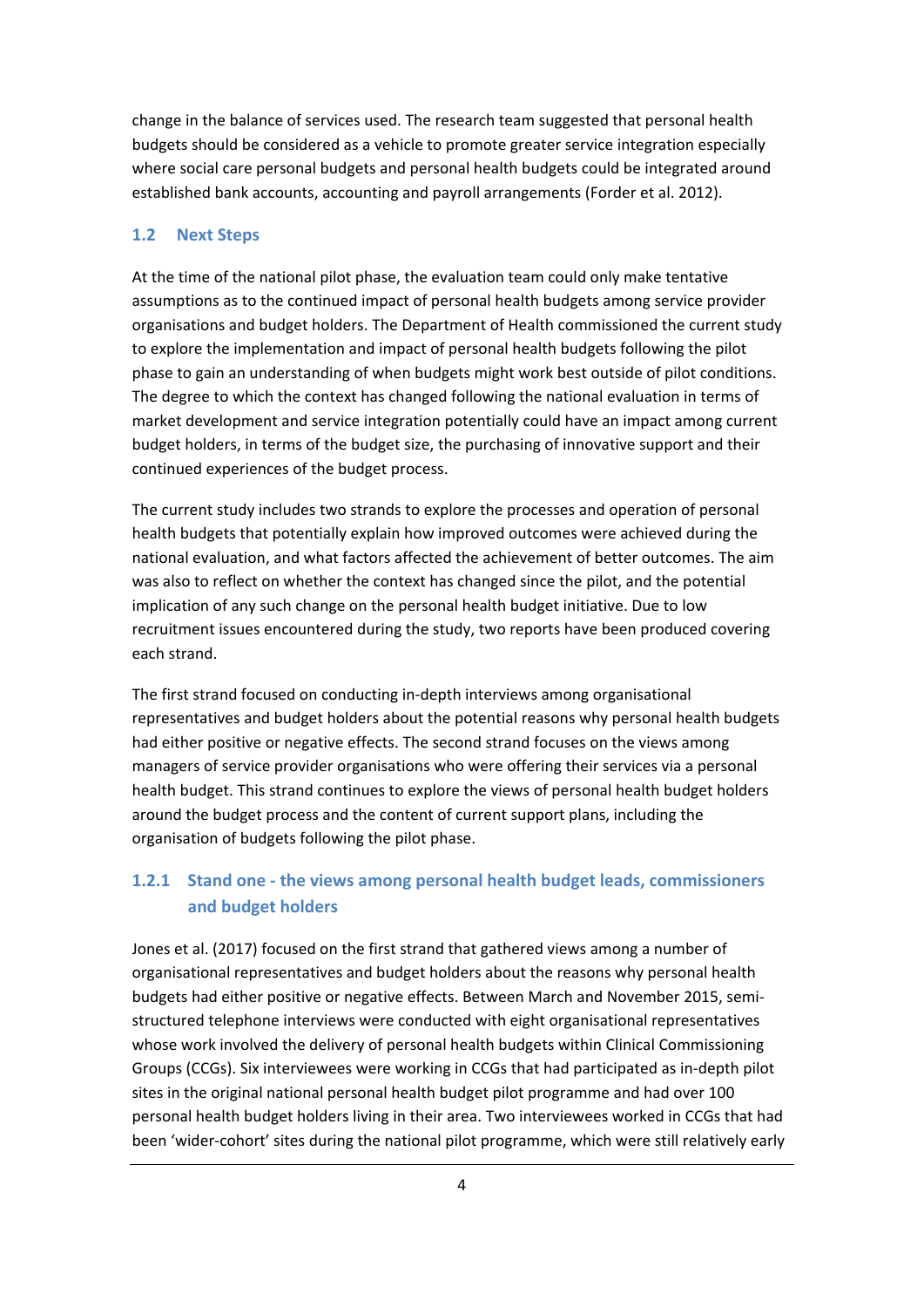in their implementation of personal health budgets and had fewer individuals using budgets in their area.

Twenty-three personal health budget holders were interviewed by a member of the research team between March 2015 and January 2016. Nine of the personal health budget holders received the budget during the national evaluation, seven were new budget holders (e.g. received their budget following the national evaluation) and seven were former budget holders, having been part of the pilot programme (Jones et al. 2017).

Overall, the respondents in the study identified a number of positive outcomes in their experience of personal health budgets. A message identified by the organisational representatives and budget holders was that personal health budgets can improve outcomes by: giving people a greater sense of control and empowerment; facilitating a supported care planning process; and by allowing people to secure services and support in a more innovative and flexible way to meet their specific care needs (Jones et al. 2017).

A number of challenges were also identified that could potentially impact on the effectiveness of personal health budgets, including:

- 1. Personal health budgets reported that levels of professional guidance and support had reduced since the pilot phase, which budget holders found difficult in the main. This finding points to the benefit of having a longer-term implementation process to fully embed personal health budgets during the current roll-out of the initiative.
- 2. Organisational representatives identified the challenge of freeing up resources that were tied to block contracts with existing providers. As well as moving commissioning away from block contracts in general, some potential solutions could include: personal health budgets being made available by block-contracted providers, not commissioners; and also arrangements to allow 'buy-out' of personal health budgets from block contracts.
- 3. Some budget holders experienced difficulties with finding the right care solution, especially in rural areas. In part, the significance of this problem will be reduced by exploiting economies of scale and scope: that is, if the number of personal health budget holders increases. It was thought that the relatively modest number of budget holders had, so far, limited the size of the market for care solutions and hindered provider development.
- 4. There were differences in how, and on what, budget holders were allowed to use their budgets. This variation might reflect different interpretations of the key principle that support options can be chosen if they are expected to meet the needs and improve outcomes for the budget holder. A relevant example is whether people can use their budget to pay for alternative therapies, especially where conventional clinical evidence is not supportive but where people feel that wellbeing benefits would arise. The interviews with budget holders indicated that there had been a tightening of restrictions on what could be purchased as the personal health budget policy developed after the pilot. Finding a balance between flexibility and guidance is difficult (Jones et al. 2017).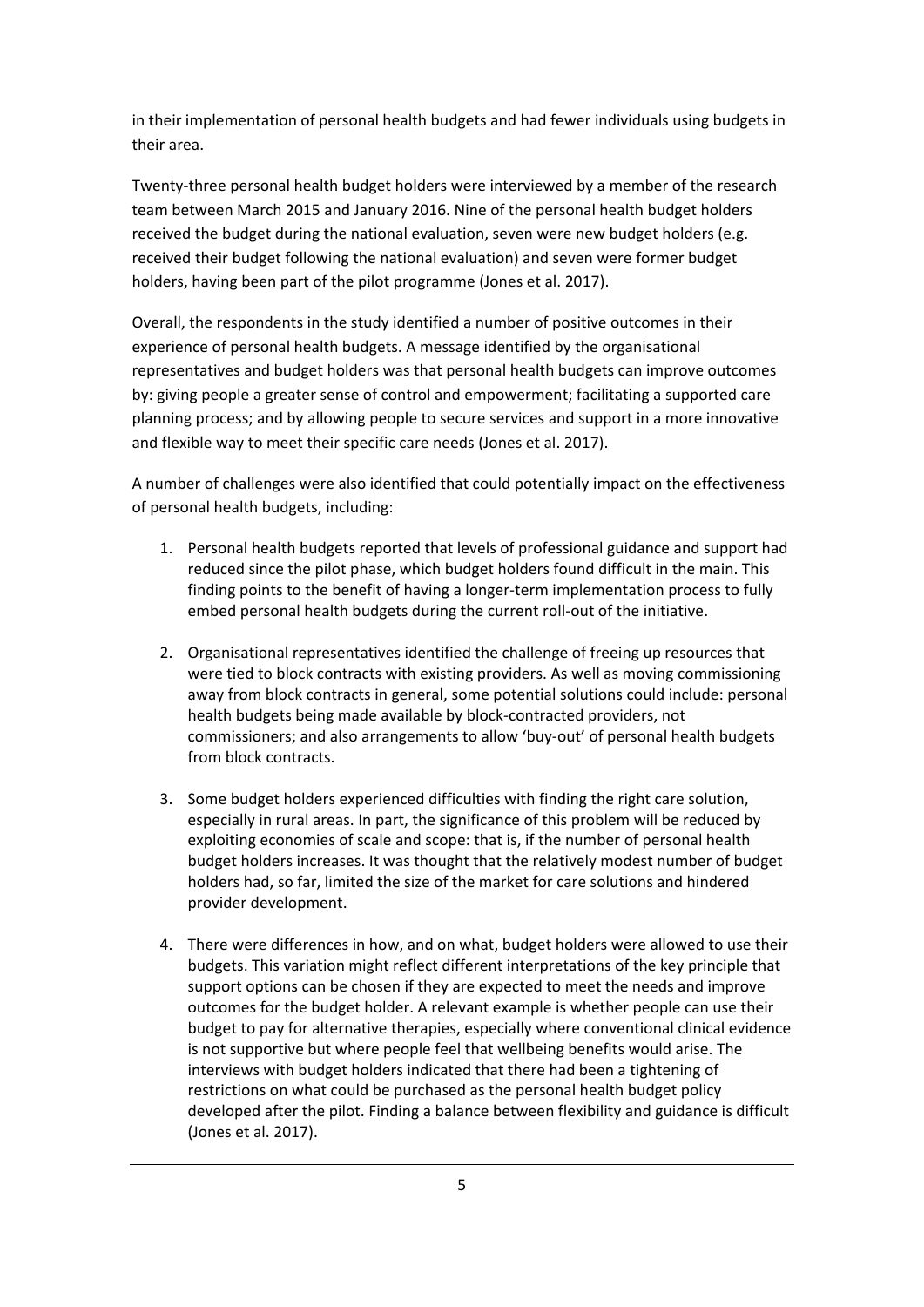Most respondents reported that a single personal budget could be created by pooling health and social care funding, and improving working relationships between sectors. However, fully integrated assessment and care planning support did not appear to have been achieved and was perceived as challenging (Jones et al. 2017).

#### **1.2.2 Strand two – the views among managers of service provider organisations and budget holders. Also the content of support plans and the organisation of budgets**

The second strand focuses on the provider landscape from the perspective among managers of service provider organisations and the perceptions among budget holders around the personal health budget process. The strand also explores the content of current personal health budget support plans and the organisation of budgets following the pilot phase. The current report focuses on this strand.

#### **2 Aims and methods**

Following a process evaluation design (Moore et al. 2015), the study explored whether the context of personal health budgets had changed following the pilot programme, from the perspective of service providers and budget holders, including the content of support plans. Following Pawson and Tilly (2007), the aim was to infer key mechanisms of effect, and reflect on the contexts to further our understanding of how post-pilot operations might have a current impact on the personal health budget process, market development and reported experiences among current budget holders.

During the national evaluation, twenty primary care trusts out of 64 sites participated in the indepth strand of the study, with the remainder forming the wider cohort (Forder et al. 2012). Initially, personal health budget leads from Clinical Commissioning Groups (CCGs) covering one or more of the original in-depth sites were invited to participate in the current study. There were a number of challenges regarding recruiting CCGs to the current study. To help with the process, the study was advertised following a number routes, including:

- 1. Personal health budget evaluation website (phbe.org.uk/phbe2)
- 2. NHS England's personal health budget learning network
- 3. Social media

In some areas, securing consent from participants who participated in the national evaluation of the pilot programme was problematic due to some extent to the time lag between the two studies. The research team took additional steps to help improve the recruitment of CCGs and participants, including:

1. Extending the invitation to all CCGs covering one or more of the sites that participated in the national evaluation;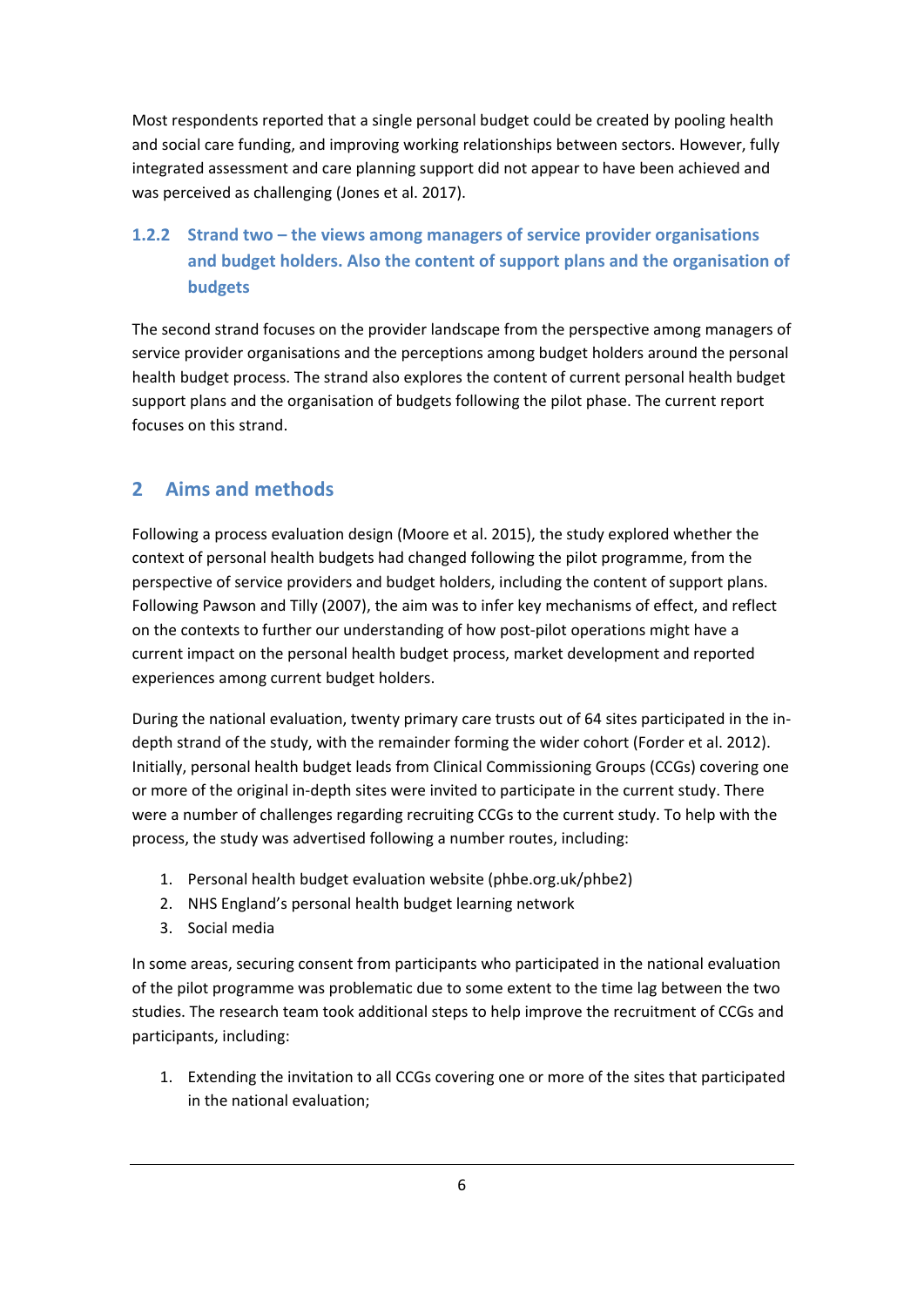2. Extending the invitation to personal health budget holders who had received their budgets following the national evaluation.

The National Research Ethics Service conferred a favourable ethical opinion for the evaluation. Subsequently, the research team obtained the relevant Research & Development approvals to commence the study in each participating CCG.

#### **2.1 Service provider landscape**

Managers of service provider organisations were invited to complete an online survey and to be interviewed by a member of the research team.

The online survey was developed through consultation with the project's advisory group that involved stakeholders, academics and patients/members of the public. The web-based questionnaire was carried out using the computer package Qualtrics. The aim of the quantitative web-based questionnaire was to capture information on the current landscape among service providers. The quantitative data collection aimed to explore:

- The characteristics and sector of the provider.
- Provider sustainability.
- The impact on the scale of provision resulting from commissions from personal health budget (PHBs) holders.
- The market effects on the providers and types of services provided.
- The degree to which service providers find it easy to meet personalised service packages.
- The degree to which opportunities for secondary services have been realised among providers.
- Whether there are types of services where provision could be improved.
- The degree to which providers have moved away from traditional services, the extent to which they have moved away from NHS services, and the impact of this move on the system and patients.

In order to gain richer data about changes in service provision, service providers were also invited to take part in an in-depth telephone interview with the research team. The qualitative in-depth interviews were designed to explore in more detail the provider landscape within areas where the focus is on offering personalised services. Specifically, the aim of the qualitative interviews was to explore:

- The degree to which integration now exists between personal health budgets and social care personal budgets (PBs) in terms of their assessment, commissioning and delivery.
- The degree to which service providers have adapted to meet the demands of the personalisation agenda. For this purpose we asked whether there have been changes in commissioning patterns within personal health budgets; for example, is more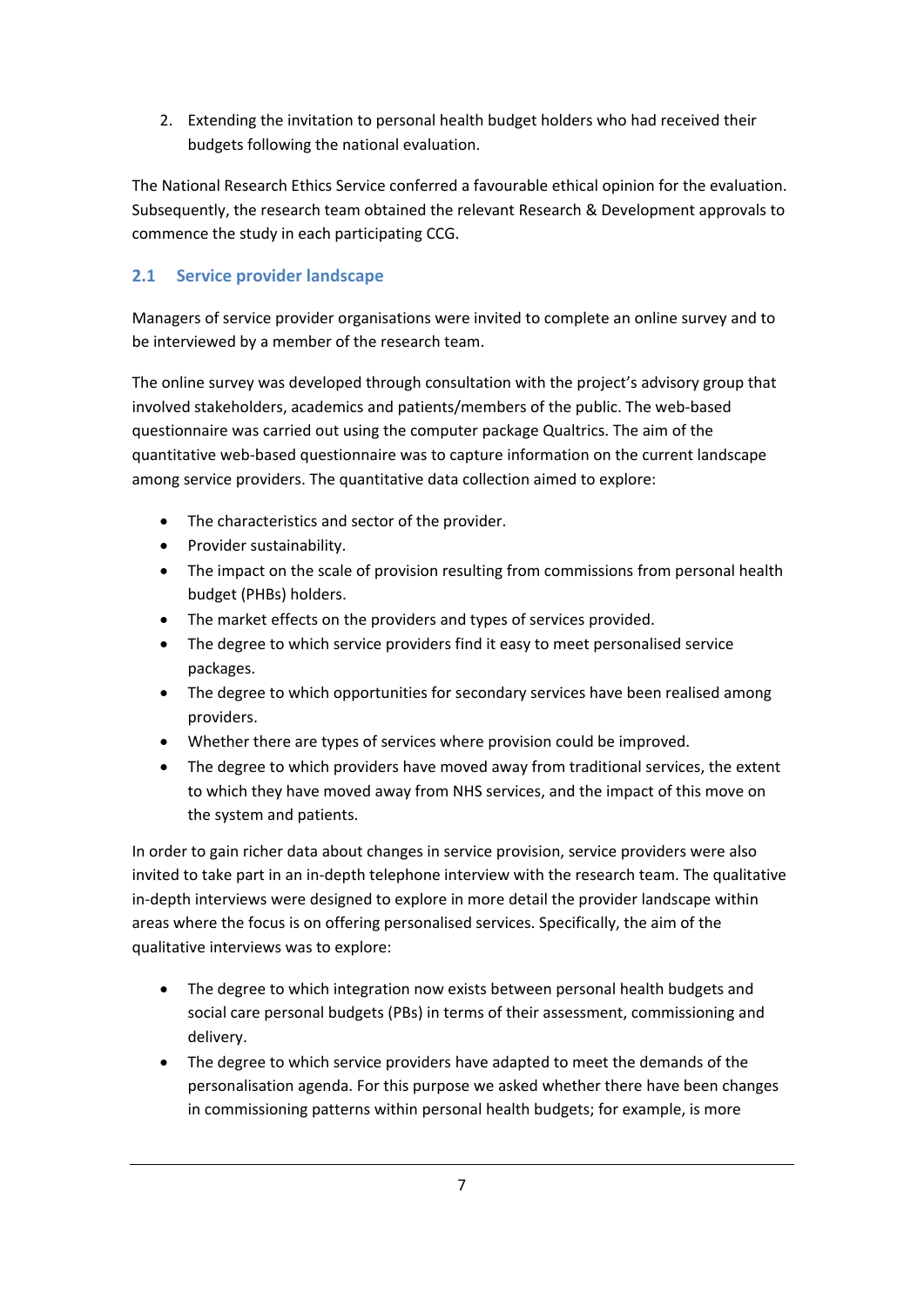expenditure now going to non-conventional NHS providers than was the case under the pilot conditions?

 Whether service providers believed, since the pilot programme, that personal health budgets were continuing to have an impact on service users' quality of life and service experience compared to conventional service delivery.

The topic guide was used flexibly, enabling participants to express their views, and ensuring that issues could be discussed in more detail. Each interview lasted from 40 to 60 minutes and was carried out by one researcher. Interviews were transcribed verbatim and were analysed using the computer software package Nvivo for Windows 10 (QSR International Pty Ltd). The data were analysed thematically using a general inductive approach (Thomas, 2006) to be able to develop a framework using the reported experiences and processes underlying the qualitative data.One researcher completed the analysis, with key themes and conclusions being verified through discussions with the wider research team.

The recruitment of service provider organisations was slower than initially envisaged. To help the recruitment, the research team carried out a search of provider organisations who were advertising personal health budgets on their websites. The service provider organisations were contacted to explore if they would like to participate in the study. In addition,

- 1. One participating CCG sent an email advertising the online survey to a sample of their service providers.
- 2. One participating CCG provided a list of contact details for their service providers following consent for this information to be past to the research team.
- 3. One participating service provider circulated an email to other provider organisations and sent tweets about the study.

#### **2.2 Personal health budget support plans**

Copies of the personal health budget support plans were requested to explore the potential implication of any context change, in terms of the budget size, the management of the budget and the purchasing of innovative service/support following the pilot phase. The support plans provided information on:

- The budget per year, and the total level of funding in terms of health service expenditure, recurrent annual and one-off payments (where applicable);
- The formal organisation of the budget in terms of deployment options;
- The activities in the care plan that the budget was to be spent on; and
- The cost of the individual services identified within the care plan.

#### **2.3 Patient outcome and experiences**

The aim of the study was to explore the potential implication of any context change on service satisfaction and quality of life compared to conventional service delivery following the pilot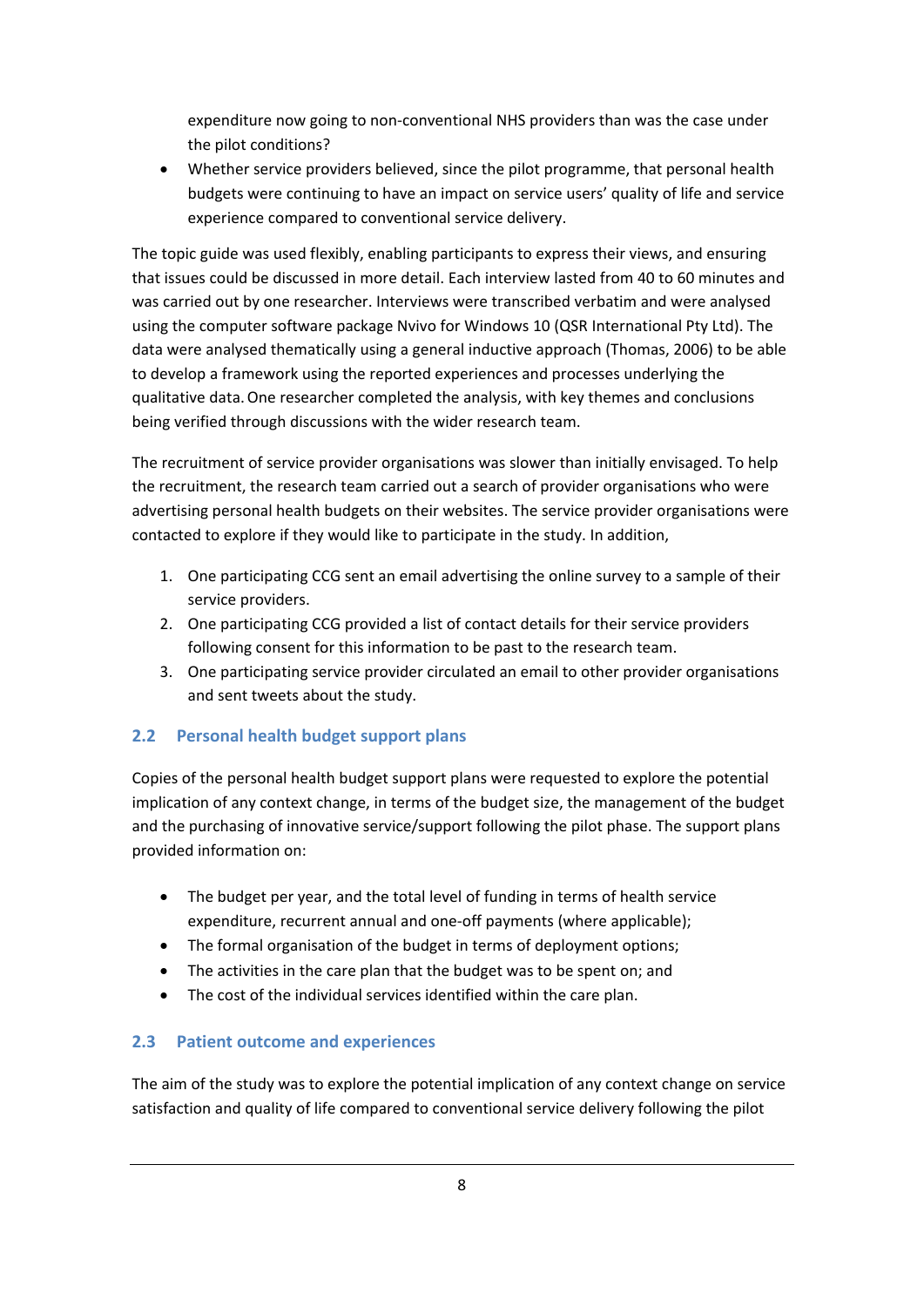phase. A postal questionnaire was circulated to participants between June 2015 and January 2016. The questionnaire included the following outcome measures

- $\bullet$  Health-related quality of life (EQ-5D Euro-QoL)<sup>4</sup>;
- Care-related quality of life (ASCOT);
- Psychological well-being (GHQ-12);
- Perceived quality of life (a seven-point scale);
- Perceived health (a five-point scale).

The outcome questionnaire also collected information around social care and primary care service use. In addition, demographic and socio-economic information was collected, as well as information about service experience.

#### **2.4 Objective outcomes**

An aim of the study was to explore the impact of personal health budgets on secondary care service use compared to conventional service delivery following the pilot phase. The data collection involved extracting secondary care service use from the Hospital Episodes Statistics (HES) database that is held by NHS Digital (www.digital.nhs.uk). Participants were initially asked if they consented for their secondary care service use to be extracted.

#### **2.5 Limitations**

**.** 

We encountered significant recruitment delays, which limited the breadth of the current study. The sample of patients (or consultees) who participated in the national evaluation of the personal health budget pilot programme and the current study limited the analysis. The small sample resulted in the research team being unable to explore the continued impact of personal health budgets on quality of life among participants and on secondary care service use following the pilot phase. The intention had also been to compare the experiences of patients in CCG's where personal health budgets (PHB's) were well-established, with those in CCG's that had adopted PHBs more recently, however the sample was too small to make meaningful comparisons. However, the research team were able to explore service experience among personal health budget holders who participated in the national evaluation and those who received their budget following the pilot phase. While the sample of personal health budgets support plans was small, the data indicated how the context had changed following the pilot phase, in terms of the budget size, the management of the budget and the purchasing of innovative service/support following the pilot phase.

The study aimed to gather the views of service provider managers about personal health budgets and the challenges they face during the current roll-out of the initiative. It was not

<sup>4</sup> © 1990 EuroQol Group. EQ-5D™ is a trade mark of the EuroQol Group.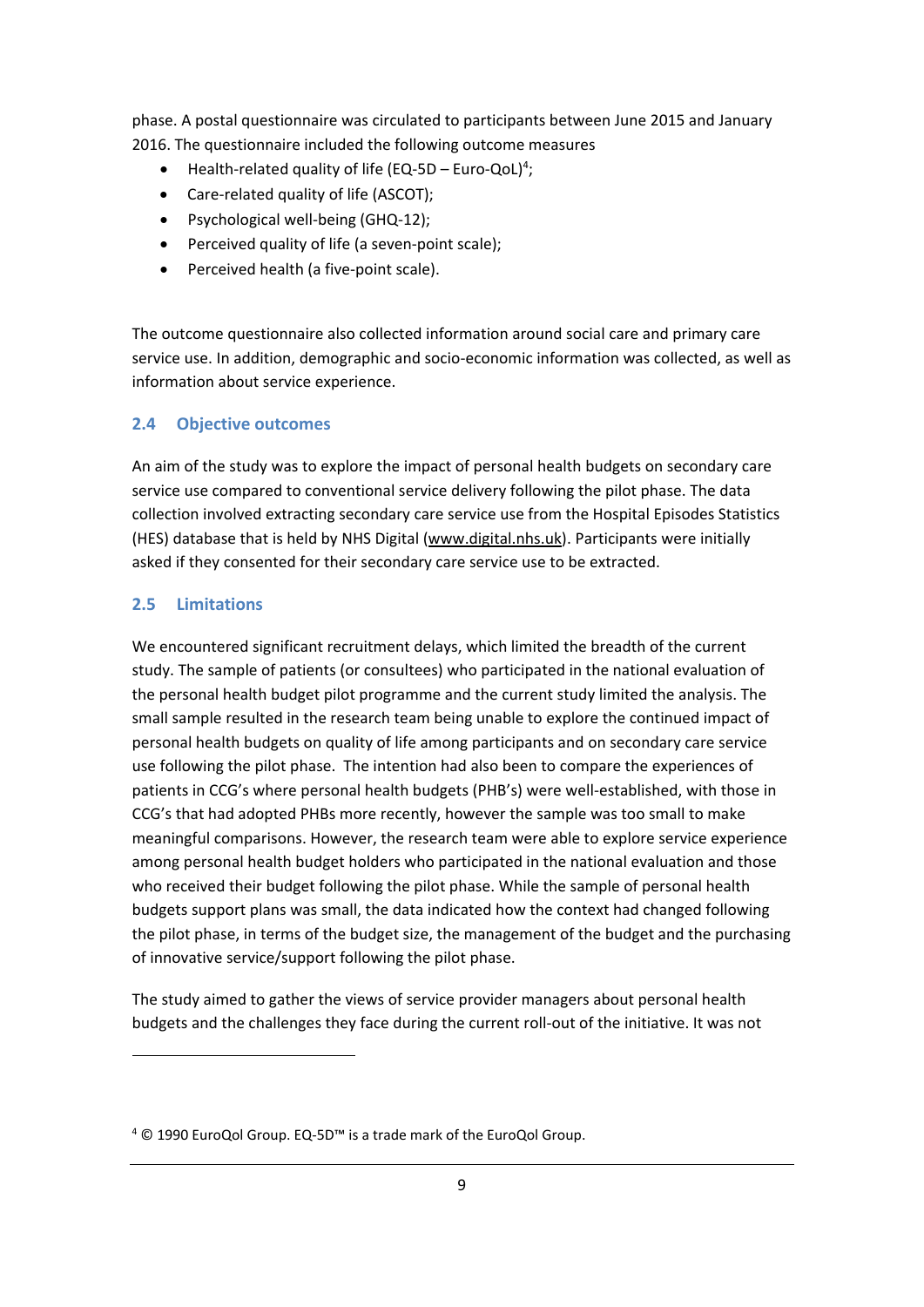designed to be representative of the service provider sector. One limitation of the study was that views were gathered from a self-selected sample, and from a small number of service provider organisations. While the sample of service providers is small, the findings add to the existing literature exploring the continued implementation of personal health budgets following the pilot phase (Jones et al. 2017) and the potential impact of the continued implementation process.

Overall, strand two of the current study provides an insight into how the context of personal health budgets had changed following the pilot programme, from the perspective of service providers and budget holders, including the content of support plans. However, due to the small sample, firm conclusions cannot be made and the interpretation of the findings requires caution. Despite this limitation, the current study (including strand one) highlights the need for longer-term implementation of personal health budgets and the continued attention from policymakers.

#### **3 Data**

Overall, 14 CCGs agreed to participate in the study: 11 CCGs covering one or more of the original in-depth sites from the national evaluation of the personal health budget pilot programme; and two CCGs covering one or more of the original wider cohort sites.

In total, 104 patients (or consultees) agreed to take part in the study: 72 patients (or their consultees) from the national evaluation of the personal health budget pilot programme: 42 from the personal health budget group and 30 from the control group. The remaining 32 participants were recruited from CCG's covering one or more of the original wider cohort sites.

#### **3.1 Service provider landscape**

Fourteen service providers, from seven CCGs, completed the online survey between March 2015 and March 2016. Of these, seven were from a private company, three were from a charity/voluntary organisation, one was from a local organisation with just one branch, one was from a community organisation and one was from an organisation dealing with more than one CCG. Seven service providers stated that they did not have a contract with the NHS. The types of services being offered included: training services, administrative services, domiciliary services, home help, professional health therapies (such as physiotherapy, occupational therapy), complementary therapies (such as Reiki), brokerage services, advocacy services, services which employ PAs on behalf of the budget holder, counselling services and nursing services. In terms of numbers: five included training services, five included administrative services (such as payroll services, DBS checks), three were offering domiciliary (personal) care services, three offered home help, three were professional health therapies (such as physiotherapy, occupational therapy), three offered complementary therapies (such as Reiki), three offered a brokerage service, two offered advocacy services, a further two were organisations that employ PAs on behalf of the budget holder, one offered a counselling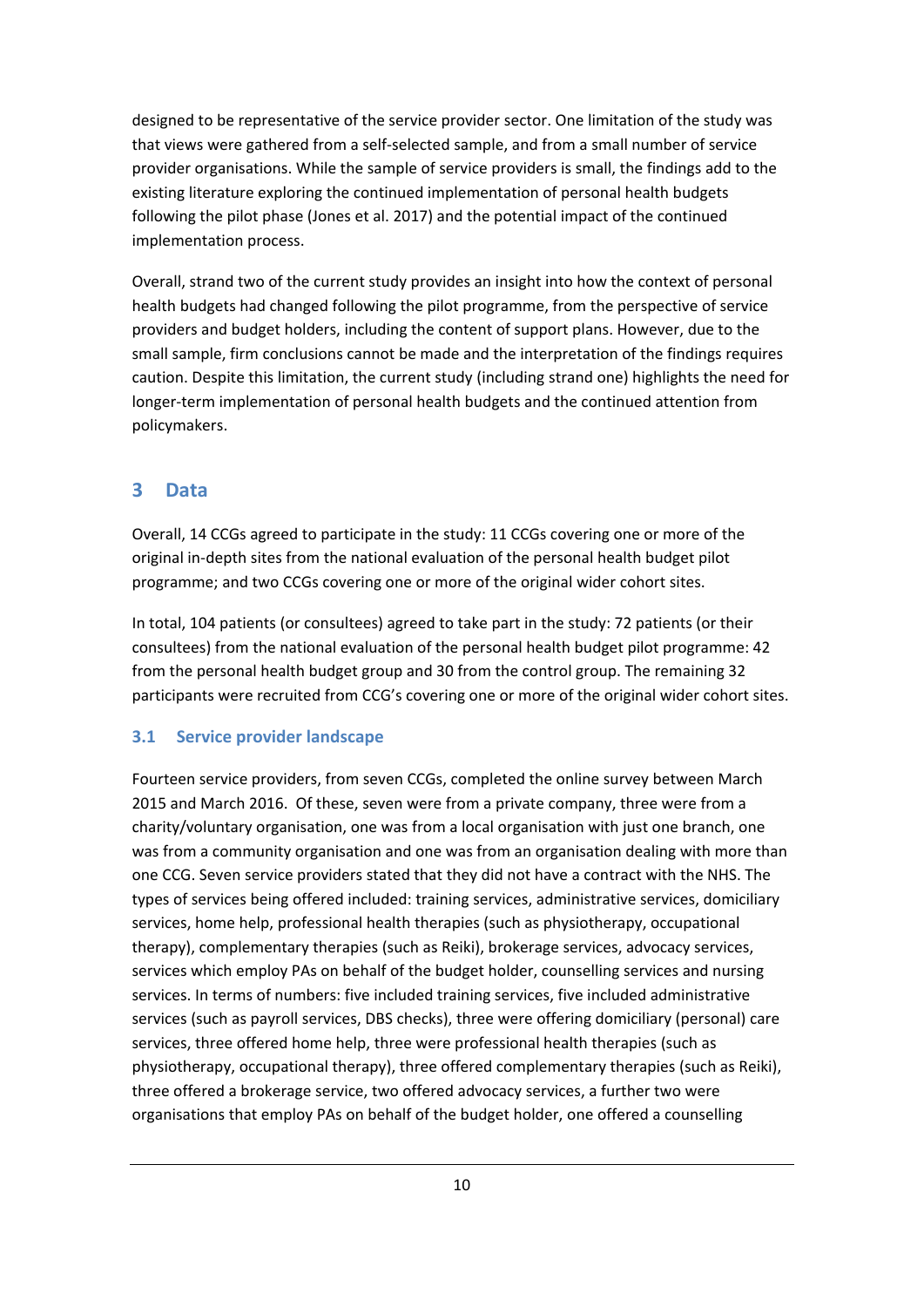service and one was offering nursing care. Most organisations were providing more than one of these services.

An invitation to be interviewed by a member of the research team was included within the online survey. Three service providers agreed to be interviewed between March 2015 and February 2016.

#### **3.2 Personal health budget support plans**

Sixty-nine personal health budget holders provided consent that the research team could have a copy of their support plan. The research team received 42 personal health budget support plans from four participating CCGs.

#### **3.3 Subjective outcomes**

A postal questionnaire was sent to the 104 patients (or consultees) who gave their consent to take part in the study between June 2015 and January 2016 to explore the potential implications of any context change on service satisfaction and quality of life.

Fifty completed questionnaires were returned, providing a response rate of 48%: 34 from the personal health budget group and 16 from the control group. The sample of participants was too small to explore the continued impact of personal health budgets on quality of life following the pilot programme. The postal questionnaire also gathered perceptions of the personal health budget process among budget holders (n=34). The research team explored the perceptions of the personal health budget process among budget holders, which will be the focus of this report. The report will explore the following themes:

- 1. Satisfaction with the financial arrangement, the care planning process and support/services purchased by the personal health budget.
- 2. The degree to which personal health budget holders perceived that they had enough help, choice and control when deciding what support they would like to purchase using their budget.
- 3. The extent to which the process had changed their view on what could be achieved in their life.

#### **3.4 Objective outcomes**

Overall, 92 participants consented for their secondary care service use to be extracted from the HES database. Sixty-four participants participated in the national evaluation (37 in the personal health budget group and 27 in the control group) and 28 were budget holders who had received their budget following the pilot phase and evaluation. The sample of participants was too small to explore the continued impact of personal health budgets on secondary care service use.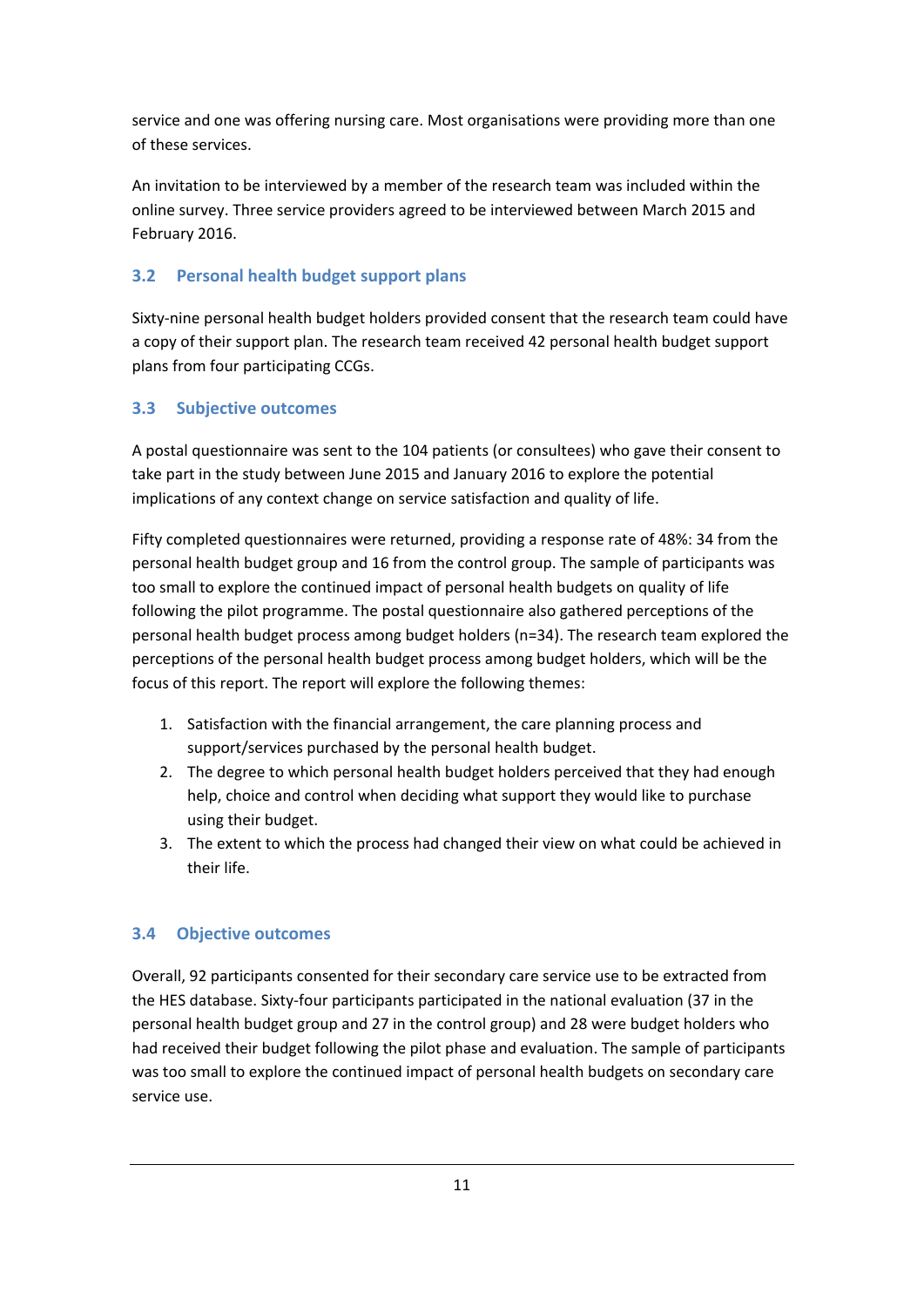#### **4 Results**

#### **4.1 Personal health budget process: The views among service providers**

A number of principles underlie personal health budgets, including providing greater choice and control over the services and support that can be purchased through the budget. Following the national guidance from NHS England (2014), the process begins with an initial assessment and informing the recipient of the indicative amount of the personal health budget. Individuals are encouraged to develop a support plan to identify their needs and outcomes, together with their NHS team.

Overall, service providers were generally positive about the concept of personal health budgets in terms of its key aims and concepts. They perceived that holding a budget provided more choice and control and a sense of purpose for patients, as well as greater efficiency of service delivery.

*"I think it's a great idea because I do feel that people should be given some responsibilities and rights to decide what treatments they would prefer for any of their health problems, treatment and help".* (Qualitative interview)

Furthermore, service providers reported that they perceived that giving people greater choice and control not only positively affects the patient but also has an impact on the health service.

*"I do quite like the idea not only because it gives people a choice but I would hope that it would mean that the hospitals and GP services would be relieved, the pressure would be slightly taken off these places because people would seek help in other places and hopefully have a service which would mean that they would not need to go and see your GP as much, not need to go to A&E and hospital appointments as much."* (Qualitative interview)

Such views are consistent with those held among personal health budget leads, commissioners and budget holders (Jones et al. 2017).

#### **4.1.1 The impact of personal health budgets on the service user and their family**

Consistent with the views held among personal health budget holders, personal health budget leads and commissioners (Jones et al. 2017), service providers perceived that personal health budgets have the potential to impact on both service users and their families. The benefits were attributed to increased choice and control and greater flexibility over services, leading to an improved sense of independence and dignity.

 *"It gives the individual…full reign over their support. Giving them independence and dignity."* (Online survey)

*"Advantages are control over their care, flexibility, not having to deal with so many agencies, so less transaction time, ability to have continuing kind of*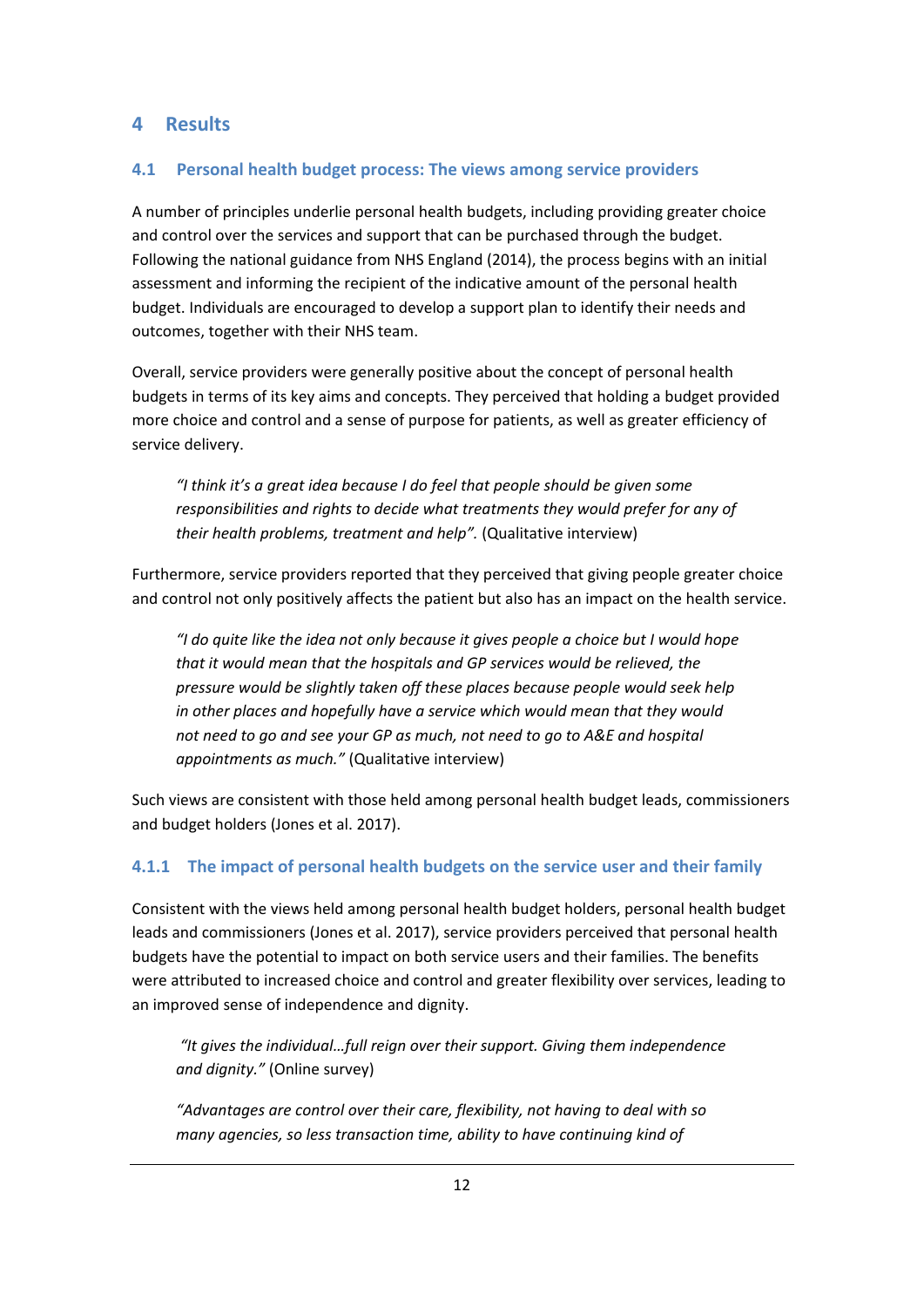*relationship with particular carers, or particular care providers rather than a changeable number of people. Ability to bring in other forms of care that traditional healthcare hasn't thought about, such as acupuncture. Overall it's an advantage I think in terms of the flexibility around the person and they're able to get the care that allows them to do things that they wouldn't normally be able to do for giving carers time off or personal health budget holders to do things that sort of, you know, maybe move around the country more, sort of be more in control of their own lives."* (Qualitative interview)

*"PHBs has led to clients getting more control over their lives and increased wellbeing."* (Online survey)

Service providers reported patients with a personal health budget relied less on their family for care and support, which in turn reduced the pressure on informal carers. As a consequence, this meant that time spent with loved ones was "*quality time*", unburdened by care duties.

*"It has given individuals the chance to do things independently, for example a PHB can help an individual to have driving lessons and this will enable them to gain the necessary skills to get out of the house. This in turns takes the pressure off of both the individual and their families."* (Qualitative interview)

*"I think it's a great idea because I do feel that people should be given some responsibilities and rights to decide what treatments they would prefer for any of their health problems, treatment and help."* (Qualitative interview)

One service provider described the benefits of the personal health budget to the budget holder and their family as "*life changing*". They suggested it is "*life changing for individuals and families, better quality of support, better oversight of agencies and only being charged for hours worked, impacts on families as a whole not just the person*." (Online survey)

Service providers described the benefits of holding a budget in terms of the choice this offered the patient. For example, it afforded patients the opportunity to purchase non-conventional NHS treatments that were previously unavailable.

*"We funded a lady… she's married to a gentleman who's her full-time carer and she's been experiencing mental health…and she was struggling with posttraumatic stress episodes during the night. She was waking up quite fearful and not knowing where she was and the crisis team were having to be called out probably two or three times a week. He'd been reading a lot about reiki and other similar therapies and obviously trying to get her to go to these therapies, but she wouldn't go so he asked if she could have some funding for him to train as a reiki therapist. So we paid for him to go on the first course which was £400, and then he went on the second course which was another £400 the year after so he was able to provide reiki then to his family as a whole and within that, well within the first year really all crisis intervention had stopped…she's now been able to go to counselling where she wasn't ready for counselling before."*(Qualitative interview)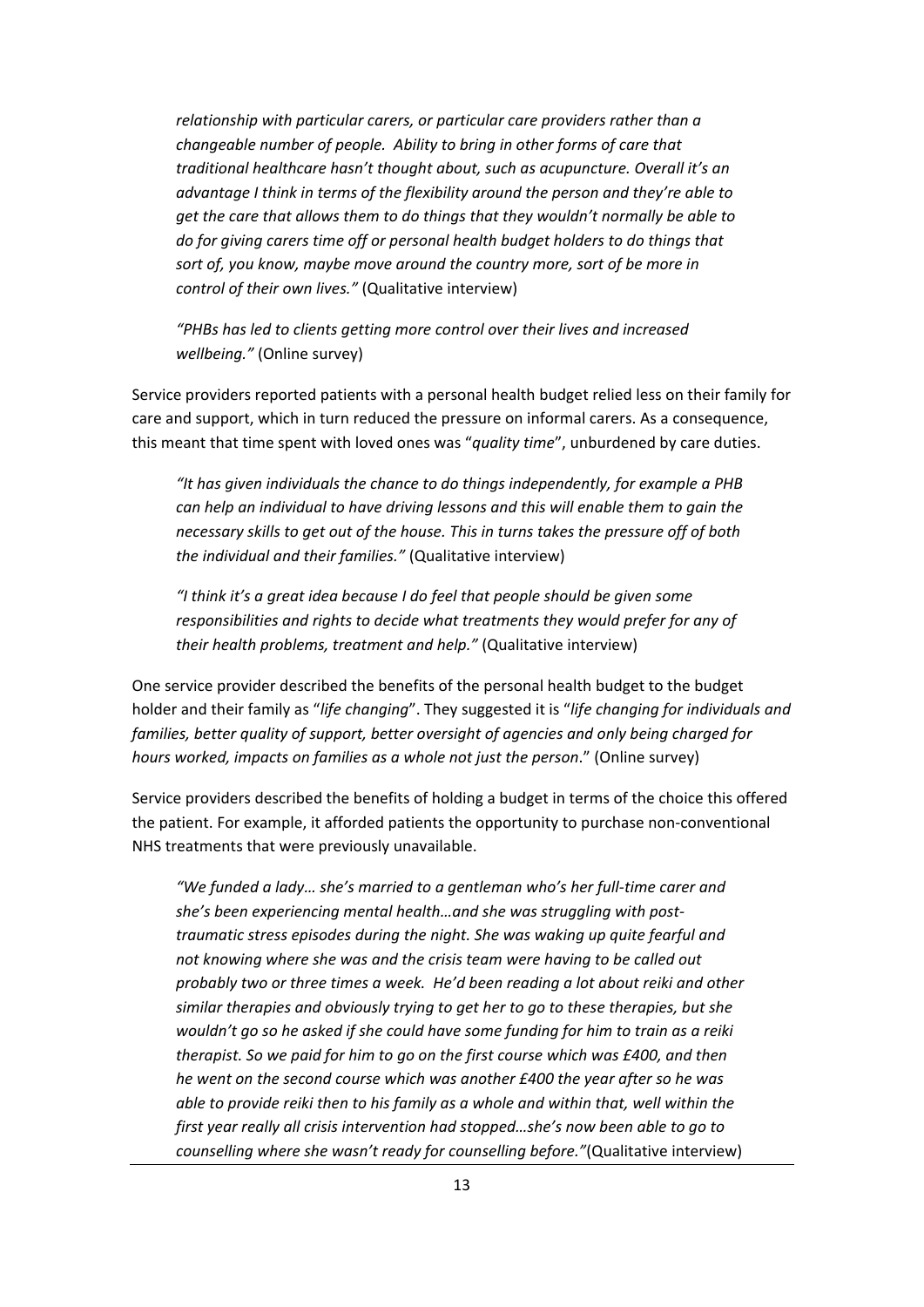Online survey respondents cited the ability for patients to hire their own personal assistants (PAs) using a personal health budget as a particular benefit over traditional health service delivery. Providers explained that PAs can play a pivotal role in creating new opportunities for people to try new activities or access services they hitherto were not aware of, or had been unable to engage with in their current environment.

*"We've got a few people who are from deprived backgrounds and with mental health backgrounds and they've grown up as socially deprived and I would say they've had family members that have perhaps got mental health conditions too. They've had the personal assistant and I think that allows them to see a whole new world, so you know, a personal assistant will take them out just to health appointments. Obviously on the way they'll go somewhere for a coffee, somewhere they've never been before, and on the way back they'll drop them into perhaps a support group that perhaps they've never tried before. The PA will introduce them and leave them there for an hour, all very small things, are impacting and offering them choice and opportunities to make friendships and taking advice from other people in similar situations. It's amazing how a few hours' personal assistance opens up their world."* (Qualitative interview)

#### **4.1.2 The impact of personal health budgets on service satisfaction**

Service providers reported that personal health budgets had led to improved relationships between health professionals and patients. Interviewees explained that the care-planning process helped foster greater understanding of patients' needs and preferences. Service providers explained that this enabled them to personalise care plans in a more bespoke way to better address patient needs. Asking for patients' own views helped break down traditional hierarchical patient /professional barriers and harboured a feeling of mutual trust.

*"A trusting relationship is built and this in turn allows the person to get the best possible support that they can."* (Online survey)

*"Working in close partnership with other organisations, professionals, clients and their families has been at the centre of our services since [name of service] was established in 2003, but we have found that personal health budgets have assisted us in doing this."* (Online survey)

Service providers thought that the personalised care packages led to greater satisfaction with the service.

*"We have found that putting people in charge of their own care at home whilst supporting them with the legal responsibilities that come with that gives people full choice and control whilst ensuring safe and reliable services. We have in some cases been able to employ family members to be PAs as we are the third party involved and this gives the clients and commissioners peace of mind that the service is managed and monitored by an experienced and regulated third-party*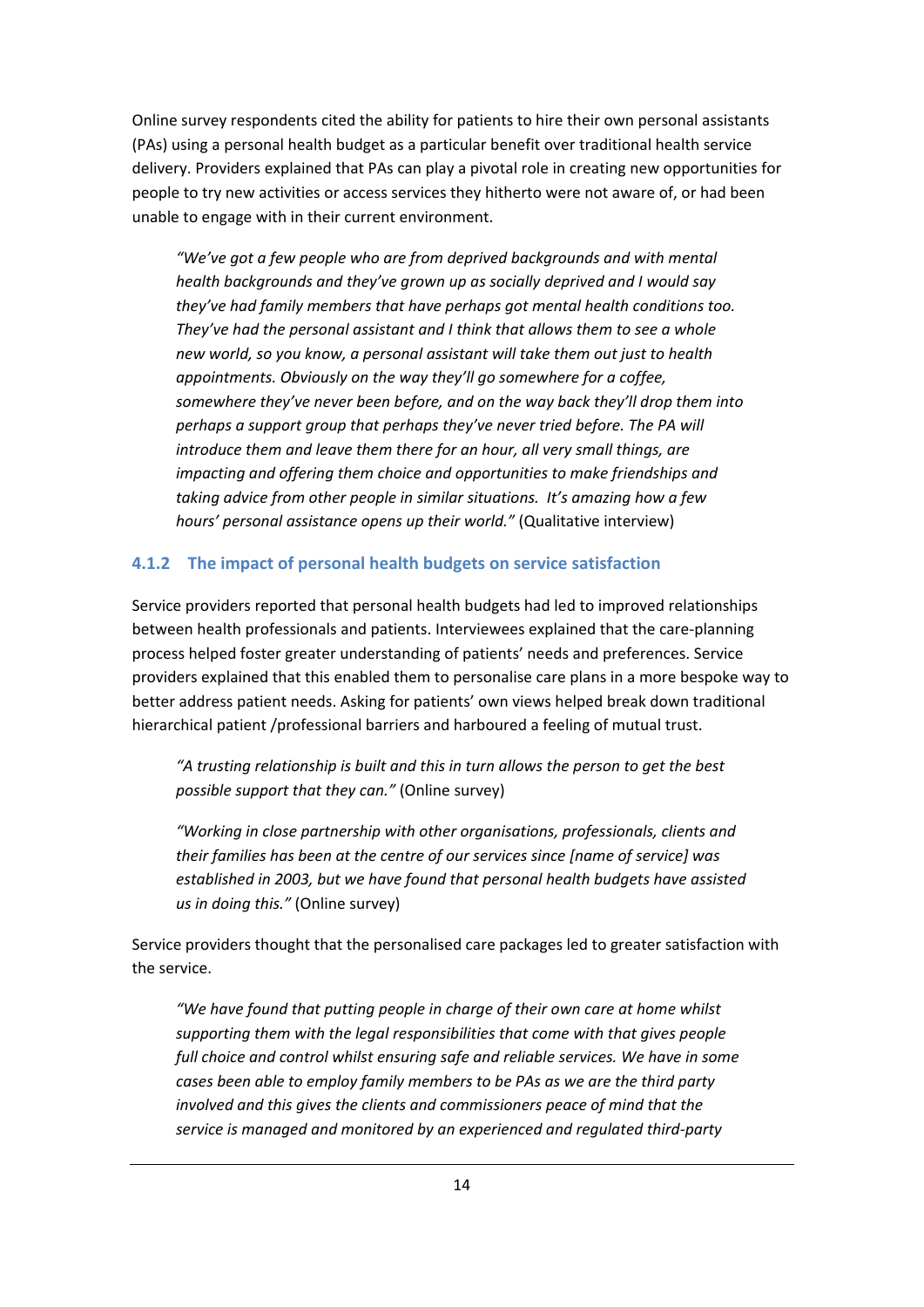*provider. We feel those who use [name of service] services and personal health budgets have improved satisfaction with their services."* (Online survey)

*"Life changing for individuals and families, better quality of support, better oversight of agencies and only being charged for hours worked, impact on families as a whole not just the person."* (Online survey)

Despite the positive views of personal health budgets among service providers, a number of issues were discussed that potentially highlight changes in implementation during the transition to routine operation. The NHS Mandate (2014) states that, by 2015, patients with a long-term condition who could benefit from a personal health budget should hold one (Department of Health. 2014). However, the availability of personal health budgets seemed to vary locally, which will potentially have an impact on local populations.

#### **4.2 Local context change following the pilot phase**

#### **4.2.1 Market development**

The national evaluation reported that market development had been slow during the pilot programme. This led to limited choice on offer to budget holders and their families (Forder et al. 2012). Following the pilot phase, personal health budget leads and commissioners asserted that voluntary sector providers were particularly well placed to deliver flexible services. It was thought that personal health budget holders could access a wider range of service providers and secure continuity of support (Jones et al. 2017). However, service providers participating in the current study perceived that there had been a lack of demand from patients in some CCGs following the pilot phase.

*"Well it's much less than we expected, I expected there to be much more activity relating to [name of profession] being able to offer personal health budgets, but that hasn't happened."* (Qualitative interview)

 *"I have not had one enquiry…. I sort of expected that over time that there would be more enquiries, yes. And I--, to be honest I simply forgot about it again because nothing happened. So I presume it will take much longer for that to happen."*  (Qualitative interview)

*"I'm not aware that there has been great take-up, I have not heard of any particular take ups. It's difficult because I'm not sure actually how much people are given the choice to include private acupuncturists."* (Qualitative interview)

 *"This is the first time I have been asked about them, and I stay in touch with news….so far as we have not received any information about them, and would be interested to do so."* (Online survey)

A long-term implementation period for personal health budgets was viewed as critical for the full potential to be realised. It was felt that the continued implementation would help ensure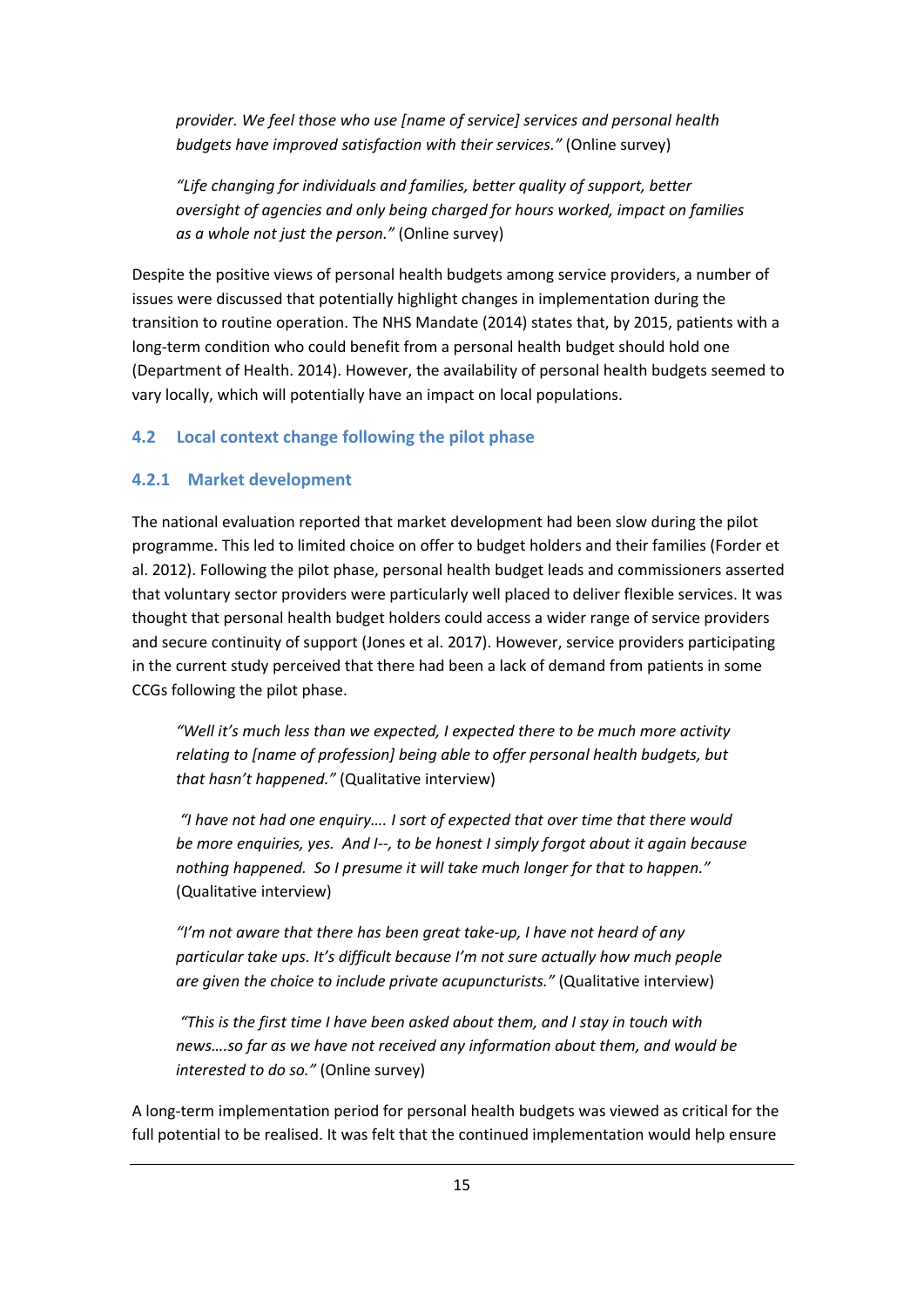the awareness of personal health budgets within the service provider sector and subsequently encourage market development. Despite the NHS Mandate (2014) stating that, by 2015, patients with a long-term condition who could benefit from a personal health budget will have the option to hold one (Department of Health. 2014), a number of service providers expressed surprise that the initiative was being rolled-out.

*"Well I actually didn't--, I wasn't even aware that it was being rolled out generally. I heard that this was coming but I don't actually know at this moment in time whether this is generally rolled out all over England or whether it's just a few regions where this is an option. So I have--, I just don't know, which means the information is not getting to me and so it doesn't get to anybody else, I presume."*  (Qualitative interview)

Consistent with the views among organisational representatives and budget holders (Jones et al. 2017), service providers thought that more information around personal health budgets was still required following the pilot phase. It was thought that uncertainties remained among patients about personal health budgets and the type of support that could be purchased. Service providers suggested that a significant stumbling block for market development was the lack of awareness of personal health budgets among patients. They argued that more guidance and information could help them target patients and advertise their services as being available to purchase through a personal health budget.

*"I think the information that you can find on the internet, I think it needs to be broken down more clearly for new organisations to get to know the process a bit better and the ins and outs, I think it's not broken down enough."* (Online survey)

*"Everyone that I have worked with have stated that they didn't know that this existed or what it could do and how it could help. There needs to be a lot more information for people available on how to get a PHB and what it can be used for."*  (Online survey)

Conferences run by NHS England were thought to be particularly effective in advertising personal health budgets. One service provider suggested that more events were needed to help promote the initiative and share ideas and experiences across different groups.

*"[the conference] was really interesting and I think that needs to happen more often so service providers and professionals can be involved, and service users in how that process is done and what it would look like in their area."* (Qualitative interview)

#### **4.2.2 Strong leadership**

During the national evaluation of the pilot, organisational representatives reported cultural challenges in relation to implementing personal health budgets. This included encouraging 'buy-in' from middle managers and health professionals to highlight the potential benefits and use of personal health budgets among their staff (Jones et al. 2010a, 2010b). This view is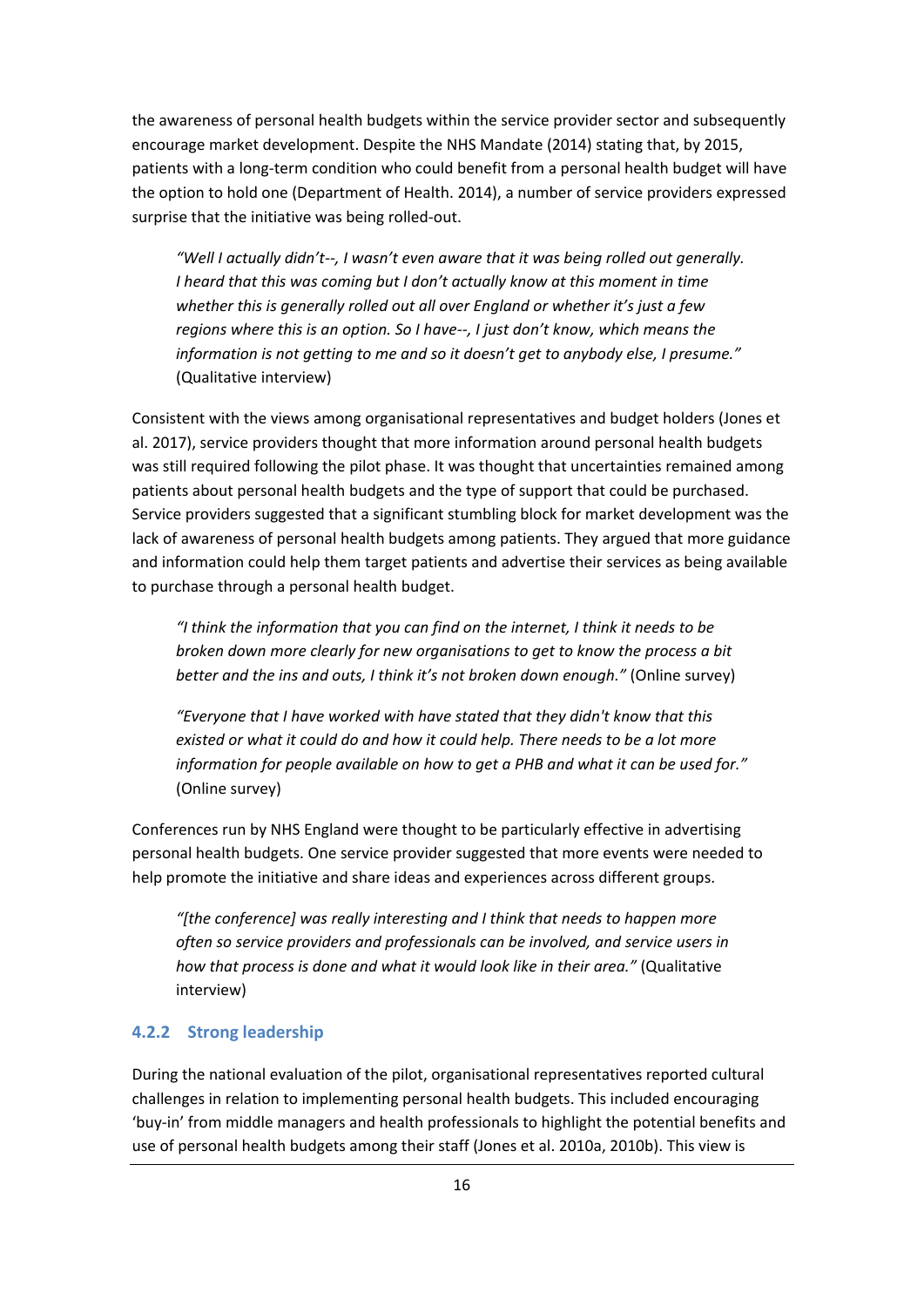consistent with those held among personal health budget leads and commissioning managers following the pilot programme (Jones et al. 2017). Similarly, service providers suggested that professional support and strong leadership were vital for the longer-term implementation of personal health budgets and market development.

*"I think there needs to be greater national leadership on this. I think the personal health budget team have done a great job, but maybe there needs to be more, more that can be done by NHS England on it… More sort of championing that can be done of how it does improve care and by … national leadership, and it seems to be compartmentalised rather than sort of generic change. Perhaps that's because there's bigger kind of issues within the NHS that are taking precedence, but there needs to be a positive step which can sort of counterbalance the negative sides of the budget constraints. [There needs to be] greater focus on it, 'cause it's been quite a slow burn."* (Qualitative interview)

Jones et al. (2017) found that organisational representatives had seen some growth in new providers offering personalised services. However, a number of service providers felt unsupported by their CCG following the pilot phase: "*CCGs aren't even giving the most up-todate information*". Some service providers held the view that their CCG did not want personal health budgets to be in operation within their area. As outlined by Jones et al. (2017), changes in the financial context following the pilot phase could have a bearing on how far personal health budgets are currently being advertised.

*"CCG don't want to do PHBs and don't have the capacity or systems to set them up properly, and so staff within CCG have obstructed them. We were told (off the record) not to promote PHBs as they couldn't deal with them. CCG's are very paternalistic, and don't understand the personalisation philosophy underpinning PHBs - GPs are also very resistant to this way of working."* (Online survey)

*"For the small number of cases where it worked, it has enabled people a lot more choice and control. However, CCG has lost a lot of trust with patients after miscalculating budgets and subsequently dramatically reducing them - this has meant that there has been no additional benefit to having a PHB, as costs cut so that just basic care needs have been met."* (Online survey)

*"We had to lay two staff off due to a CCG not working with us due to changing their procedure for PHB."* (Online survey)

Similar to the views held among organisational representatives (Jones et al. 2017), there was a sense from a few service providers that GPs still had a paternalistic way of working and are reluctant to change. As highlighted by Jones et al. (2017), while organisational representatives reported slowness in getting the 'PHB message' across to clinicians, they did acknowledge the competing priorities for those working in the clinical field.

*"We've had quite a negative response from GPs in general…Because it's taken too much time up, so if somebody went to ask them to do a referral, even though*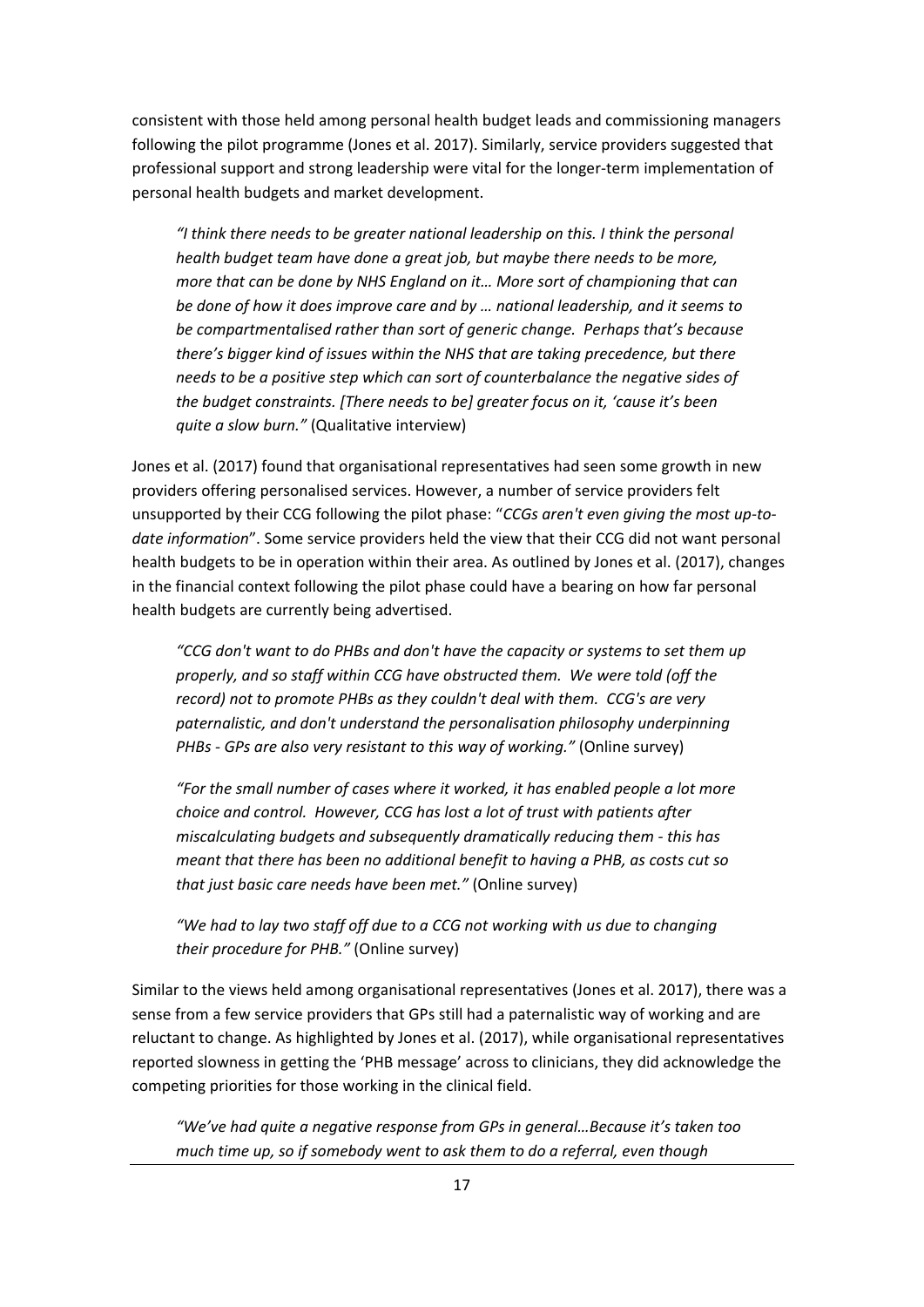*they've filled in the support plan and they're just asking their doctor to agree that that would help, knowing their history, they feel like it's taking up too much time to discuss it with the patient and sign the paperwork."* (Qualitative interview)

*"The only real thing I could say really is that we need to get GPs onboard a lot more in [CCG area]...I think they think it's going to be giving them a lot more workload, whereas they're looking short term rather than long term, I think if people looked long term then obviously it would reduce their workload, it's just initially they have to put that bit of extra work in."* (Qualitative interview)

There were also some uncertainties around how personal health budgets were offered. It was assumed that GPs would set up the process with the patient, which potentially contributed to the view that GPs were a barrier to market development.

*"I actually don't know even, you know, how people can access this. I mean is it through their GP? That's why I mentioned GPs because that's my assumption that they first had to see their GP, but I don't even know whether that's true."*  (Qualitative interview)

#### **4.2.3 The impact of personal health budgets on service integration**

Service providers believed that without pooled budgets and joined-up working, personal health budgets may not function as intended.

*"The fact is that there are still two budgets with different accounting processes. Different terminology between health and social care. Social care still having a contribution-based approach."* (Online survey)

Furthermore, service providers perceived that market development had been hindered by the lack of integration due in part by the degree of commitment and communication between health and social care colleagues to help bring the two infrastructures together.

*"Health and social care don't seem to be able to work together properly - each one doesn't know what the other is doing and it seems impossible to work together for the best for the individual."* (Online survey)

*"Readiness to work in true partnership in the best interests of the clients, improved communication and sharing of information between health and social care professionals, consistent approaches."* (Online survey)

While there were perceived barriers hindering service integration, one service provider highlighted that at the very least the "*PHB has started a debate on who pays for what, when and why*".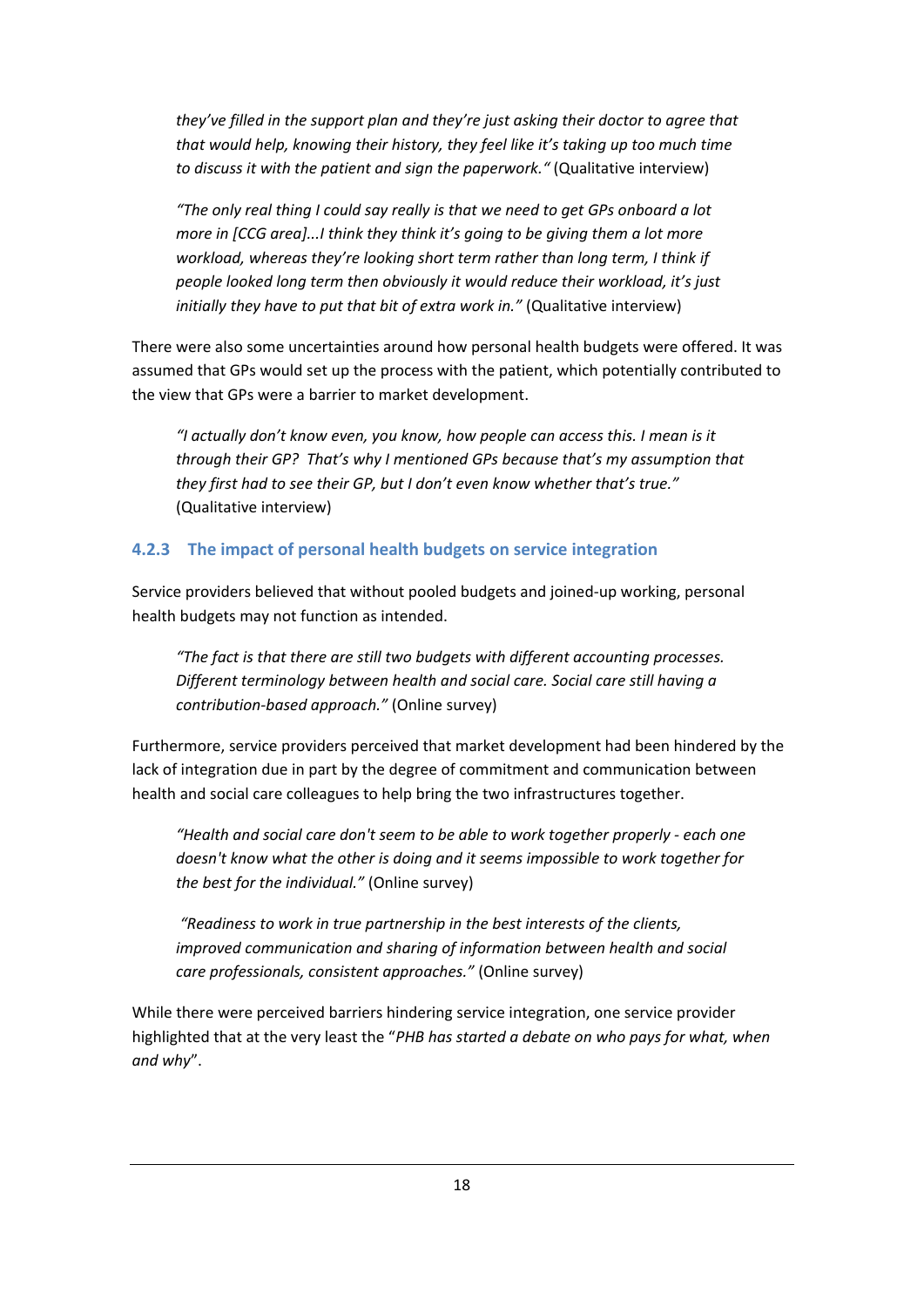#### **4.3 Current content of personal health budgets**

The analysis of the 42 personal health budget support plans provided an insight into the level of budgets, how budgets are currently being managed and the support/services that are being purchased since the national pilot programme. The current personal health budgets showed an average spend of £42,530 per year. Thirty-one personal health budget plans reported the deployment option, with 26 managing the budget as a direct payment and five as a managedbudget either via a third-party arrangement or NHS-managed. During the national evaluation, we had to identify which services were in addition and which substituted conventional services based on the personal health budget value. In the main analysis, we assumed a threshold of £1000 per annum: that is, personal health budgets of £1000 or less in each service category were provided in addition to conventional services. Budgets over £1000 were regarded as substituting conventional service delivery. It was also assumed that personal health budgetfunded expenditure that was made as a direct payment could be viewed as an indication of the amount of expenditure that went to non-public providers in the study (Forder et al. 2012). In the current study, the majority of the personal health budgets (N=35) were worth £1000 or more per year; of these 28 budgets contained over £1000 per annum to purchase social carerelated support and 11 budgets contained over £1000 for well-being support. Following the assumption around substitution from the national evaluation, some personal health budgets in the current study were potentially acting as a substitute for existing services following the pilot phase. Due to the small sample, firm conclusions cannot be made. However, this assumption is supported, to some extent, by the views among personal health budget leads and commissioners who talked about being creative and innovative where appropriate, and valued the freedom to 'push boundaries' where it was deemed that this would lead to a specific benefit for the budget holder (Jones et al. 2017). To explore this view, the expenditure included in the current personal health budget support plans was interrogated. Following the methodology from the national evaluation (Forder et al. 2012), expenditure was divided into four categories.

- **Social care service-related service** required to meet both health and social care needs – for example, home care, respite, day care;
- **Well-being-related services** for example, complementary therapies, leisure and equipment;
- **Therapy and nursing services** for example, nurse and physiotherapy visits;
- **Nursing and therapies**  for example, nurse and physiotherapy visits.

|                     | Mean    | Median  | SD      | Min  | Max      |
|---------------------|---------|---------|---------|------|----------|
| <b>Total budget</b> | £42,530 | £19.180 | £53.190 | £330 | £220,790 |
| Social care         | £38,780 | £16,600 | £53,200 | £0   | £218,670 |
| Well-being          | £830    | £3      | £1.400  | £0   | £5,770   |
| Therapy             | £0      | £0      | £0      | £0   | £0       |

#### **Table 1: Overall patterns of expenditure funded in personal health budgets**

Note: Only one personal health budget contained funding for nursing and therapies and therefore cannot be reported as there is a potential of identifying the budget holder.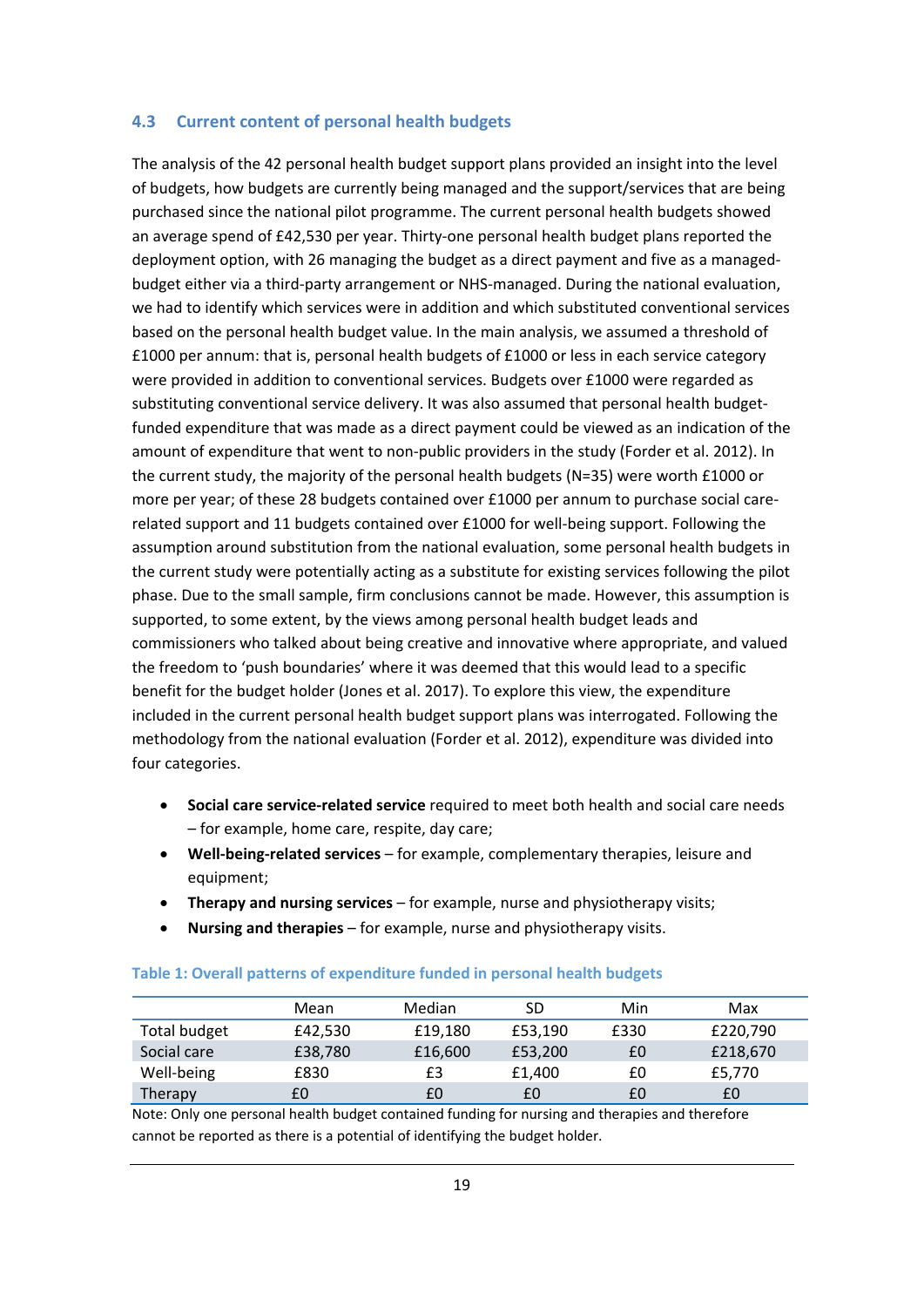While, the majority of budgets was spent on social care-related services such as health-funded home care, budget holders were also purchasing well-being services, such as complementary therapies and gym membership. The findings are also consistent with the views among personal health budget holders (Jones et al. 2017), who were aware of the possibility of purchasing 'alternative' treatments, and many stated that they were doing so with their current budgets. Some budget holders, particularly among those who participated in the national evaluation, thought that there was a reduction in the degree of flexibility of what support could be purchased via the budget following the national evaluation (Jones et al. 2017).

#### **4.4 Perceptions of the personal health budget process**

During the national evaluation, 43% (n=285) were either extremely or very satisfied with the support planning process. Overall, 44% (n=289) expressed being either extremely or very satisfied with the financial arrangement, and 38% (n=201) reported that the personal health budget process had changed their view on what could be achieved in their life a lot.

The analysis of the completed postal outcome questionnaires provided some insight into the perceptions of the personal health budget process following the pilot phase. Overall, 34 personal health budget holders completed the postal outcome questionnaire during the current study. Table 2 shows that among the 34 personal health budget holders, 21 reported that they were currently receiving support purchased through their budget. Of the 21 participants still purchasing support via a personal health budget, 18 reported that they were either extremely or very satisfied with the support received from the budget and 10 were satisfied with the care planning process.

|                                                                     | N  |
|---------------------------------------------------------------------|----|
| Receiving support from the budget                                   | 21 |
| Extremely or very satisfied with the support received from the      |    |
| budgets                                                             | 18 |
| Extremely or very satisfied with care planning process              | 10 |
| Strongly agree or agree 'I had enough help when deciding what to    |    |
| spend my PHB on'                                                    | 12 |
| Strongly agree or agree 'I had enough choice over the help that I   |    |
| would like my PHB to pay for'                                       | 15 |
| Strongly agree or agree 'I had enough control over the help that I  |    |
| would like my PHB to pay for'                                       | 14 |
| Extremely or very satisfied with the financial arrangements         | 12 |
| The PHB process has changed my view a lot on what can be achieved   |    |
| in my life                                                          | 12 |
| Strongly disagree or disagree 'I had enough help when deciding what |    |
| support to spend the budget on'                                     | 5  |

#### **Table 2: Personal health budget process**

There was a view among five budget holders that they needed more support to decide how to spend their budget. Overall, the findings indicate less satisfaction with the care planning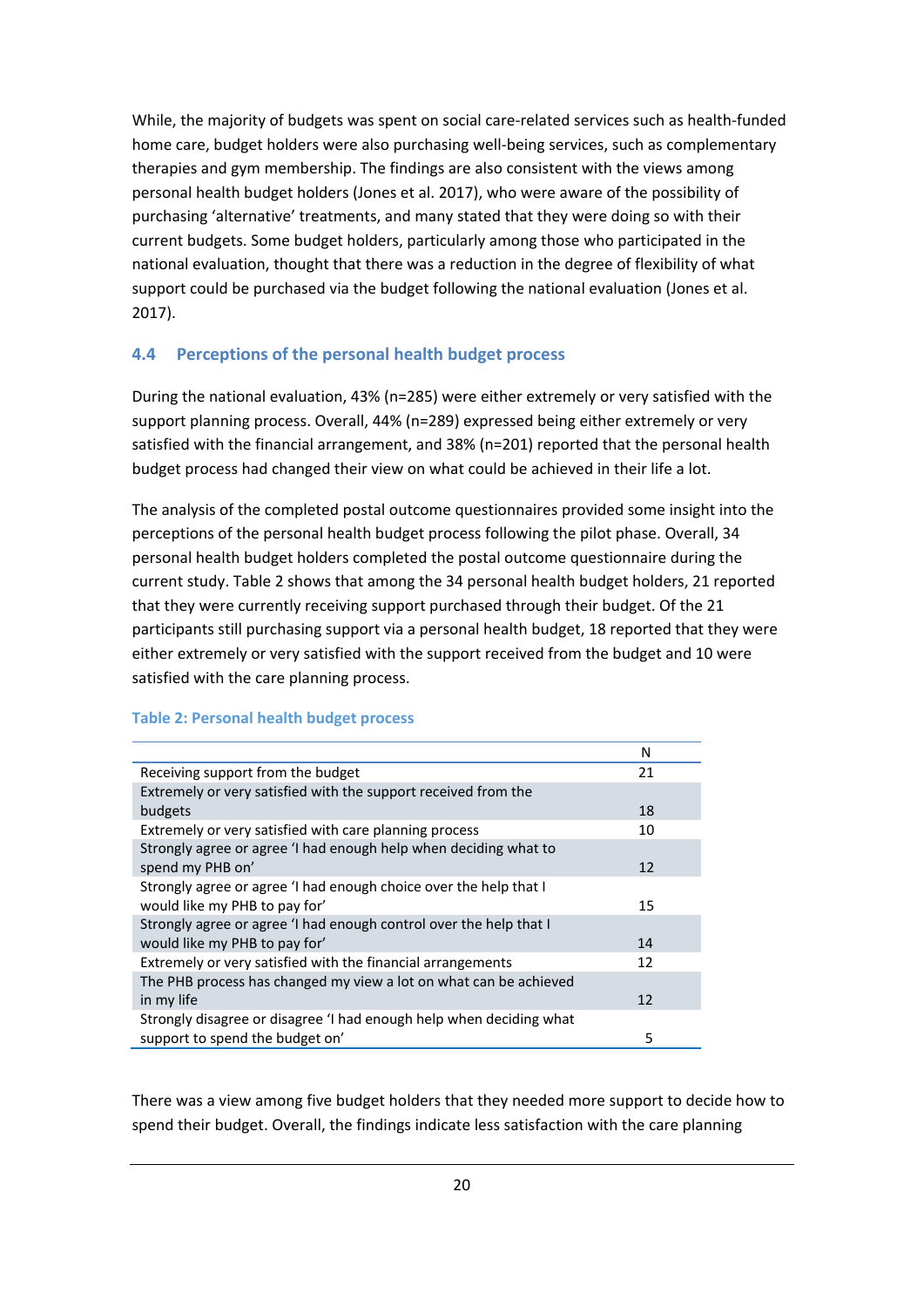processes following the pilot phase, although firm conclusions cannot be made due to the small sample size.

When asked if there was anything participants would like to use their budget for (but there were insufficient funds), the responses centred around travel and health and wellbeing support, for example: a customised wheelchair; attending an exercise class; and physiotherapy.

#### **5 Discussion**

A number of new initiatives in England have been piloted and rolled-out with the aim of transforming the health and social care sector. The implementation of new schemes, such as personal health budgets, requires fundamental cultural changes within the care sector. In this discussion, we comment on some of the key challenges of implementing personal health budgets identified by service providers following the pilot phase. The discussion will also consider the possible consequences of the challenges during the current roll out, in terms of the budget size and content of current personal health budgets and the reported experiences of budget holders.

#### **5.1 Mechanisms of effect**

A message that emerged among service providers focused on the positive impact of personal health budget holders in securing personalised support, leading to a sense of choice and control. During the national evaluation, the capability offered by personal health budgets for people to be innovative in securing care solutions appeared to be an important mechanism for good outcomes. The current findings seem to highlight the importance of implementation in determining the degree to which this capability was realised, in terms of sites following the main principles underlying personal health budgets. However, caution is required when interpreting the findings due to the small sample size. The importance of the implementation process is supported by the change management literature (e.g. Bazzoli et al. 2004; Fleuren et al. 2004) that suggests change and innovation failure occurs because organisations are unable to successfully implement them rather than the new strategy being inappropriate (cited in Caldwell et al. 2008). Klein and Sorra (1996) suggest two factors that can have an impact during the implementation phase of a new initiative:

- (a) Organisational members' perceptions of the fit of the innovation to their values (e.g. employee commitment towards an innovation).
- (b) An organisation's climate for the implementation of a given innovation that includes the absence of obstacles.

According to Klein and Sorra (1996), a strong implementation climate within organisations fosters innovation use by (a) ensuring employee skill in innovation use; (b) providing incentives for innovation use and disincentives for innovation avoidance; and (c) removing obstacles to innovation use. Following Klein and Sorra's model, the current study highlights a number of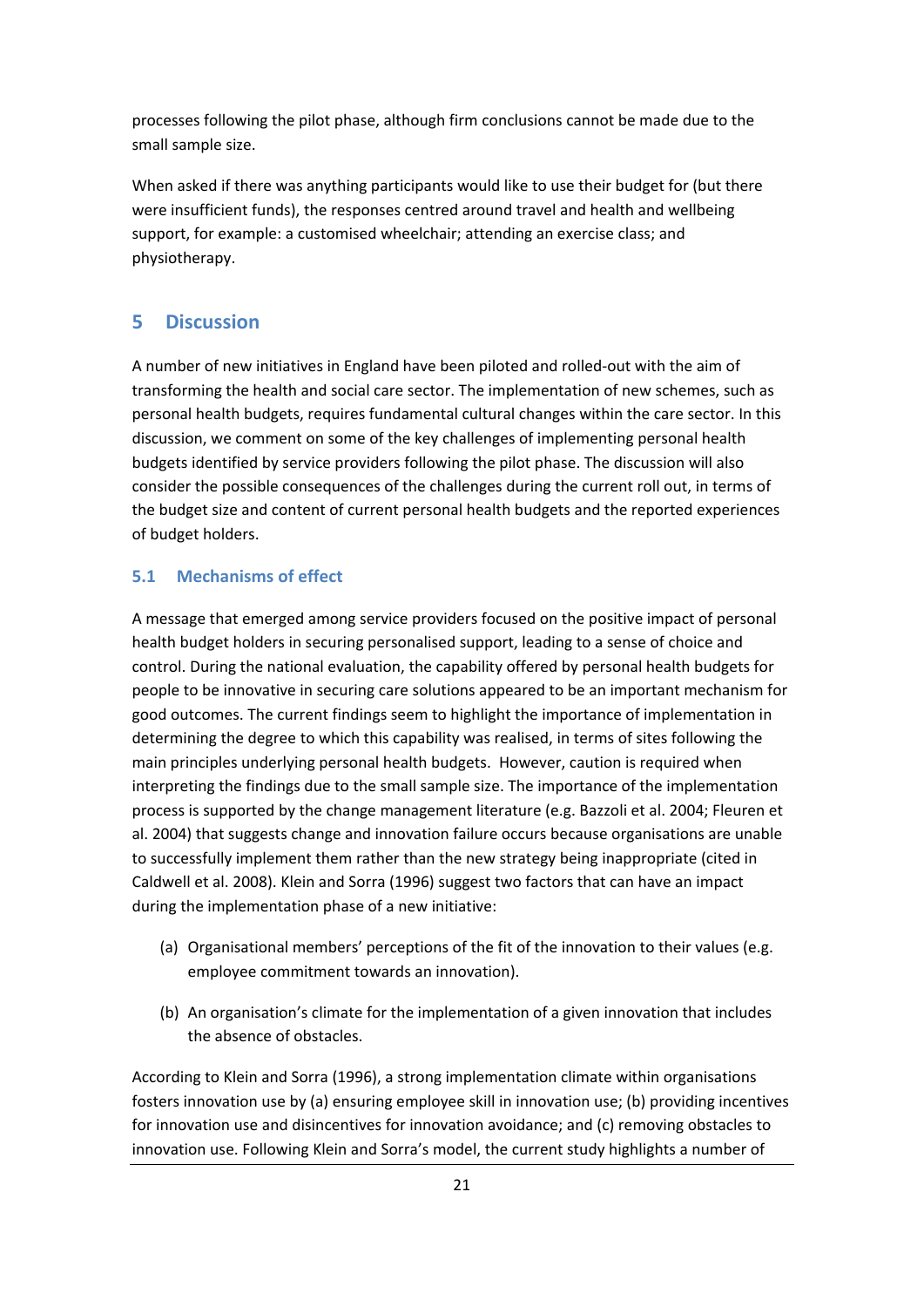obstacles potentially having an impact on the longer-term implementation of personal health budgets, including: (a) commitment among professionals; (b) market development; and (c) service integration. The obstacles require practical solutions to help foster a climate within CCGs to implement personal health budgets and the ability to achieve the intended long-term benefits of the initiative following the pilot phase.

#### **5.1.1 Commitment among professionals**

The continued implementation of personal health budgets requires leadership and management in order to succeed. Jones et al. (2010a, 2010b) initially highlighted the perceived importance of identifying and acknowledging the concerns of middle-level managers. The management and acknowledgement of the cultural change required to implement personal health budgets were seen among organisational representatives as a vital ingredient for the implementation of the initiative.

In the current study, there was a suggestion among service providers that some CCG representatives had been slow to adopt a leadership role during the continued implementation of personal health budgets. There appeared to be challenges around engaging with CCGs, with some service providers perceiving that their CCG did not want personal health budgets to be in operation within their area, and whether the initiative was seen as a priority. Consistent with previous literature (e.g. Caldwell et al. 2008), without the commitment of such employees, particularly middle managers within CCGs, personal health budgets may not reach the full potential during the current national roll out. The challenges outlined by service providers potentially highlight the need for the longer-term implementation of personal health budgets to help ensure the continued commitment among professionals, particularly middle management, following the pilot phase. The commitment among CCG representatives possibly had an impact on the content of current personal health budget support plans, in terms of the services being purchased through budgets and potentially the stricter criteria on the type of support that can be purchased following the pilot phase (Jones et al. 2017).

#### **5.1.2 Market development**

During the national evaluation, an important mechanism for good outcomes was linked to the capability of budget holders to be innovative in securing care solutions. As outlined by Jones et al. (2017), the extent of this capability was seen to be affected by the availability 'in the market' of a range of innovative care solutions and options. Service providers play a key role in facilitating the availability of innovative care solutions. However, service providers participating in the current study highlighted a number of constraints, such as communication issues that seemed to have hampered market development. It was thought that continued uncertainties among patients about personal health budgets and what support could be purchased potentially was a stumbling block for providers. Service providers suggested that more guidance and information could help them target patients better and advertise their services that could be purchased through a personal health budget. There was a sense among service providers that while personal health budgets were currently being rolled-out, the demand among patients was slower than expected, which subsequently limited market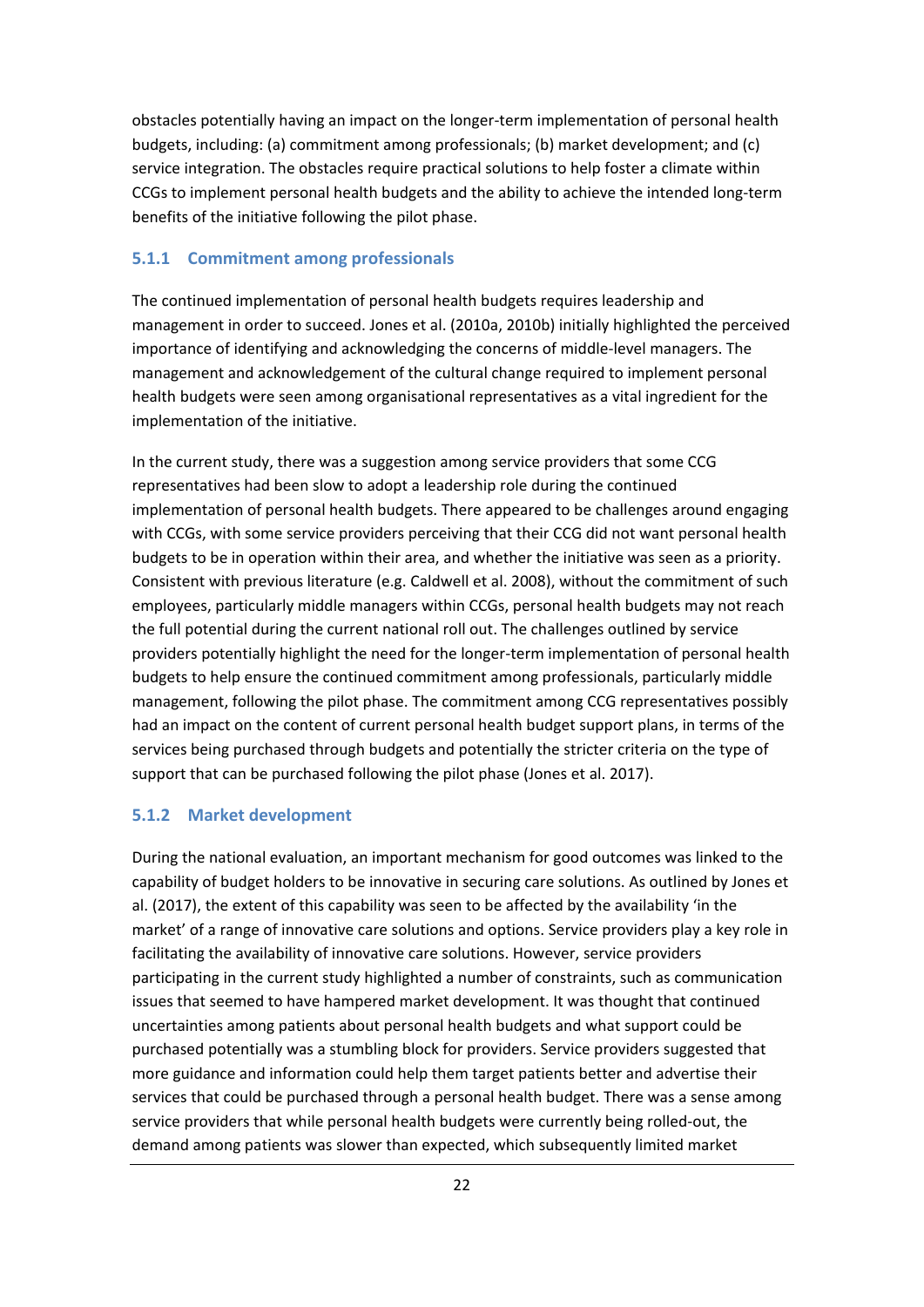development. The commitment among professionals towards personal health budgets has the potential to have a positive impact of market development, leading to future innovative care solutions for budget holders.

As outlined by Jones et al. (2017), growth in the use of personal health budgets would help to realise economies of scale. Potentially, commissioners have an important role to play in stimulating and encouraging market changes and to begin to work closely with providers to develop care solutions (NHS England, 2014). To encourage commitment among commissioners, Community Catalysts and Shared Lives Plus (2012) have produced a guide that aims to help commission for personalisation in social care that could aid the continued implementation of personal health budgets, including:

- 1. Collect robust information about demand and supply, and deploy that information
- 2. Review and revise commissioning strategies
- 3. Co-design your area's response to health and social care needs
- 4. Take specific measures to encourage community control, provider diversity and service quality
- 5. Ensure that internal processes support personalisation

#### **5.1.3 Health and social care integration**

During the pilot phase, there were positive views on the need to integrate, and in some areas both the NHS and social care system were effectively working alongside each other. However, a number of practical obstacles were present during the pilot programme, particularly concerning the communication systems (Jones et al. 2010a, 2010b). The national evaluation team (Forder et al. 2012) made tentative assumptions that greater integration would lead to a change in the balance of services used, and also that personal health budgets might be a vehicle to promote better integration. The current study highlighted that pooled budgets have been arranged where appropriate, which had appeared to have been encouraged by the implementation of personal health budgets and improved working relationships with their social care colleagues (Jones et al. 2017). However, there seems to be a number of barriers to implementing integrated personal budgets across health and social care. Some of the barriers are not specific to the personal health budget policy and mirror those found with the implementation of the current integration policy initiative such as the Integrated Personal Commissioning programme (SQW, 2017) and the Integrated Pioneer programme (Erens et al. 2016). In order to achieve integration, practical changes seem to be required to the current care system. NHS England (2016) published a report that sets out to describe the lessons learnt from the Integrated Care Pioneer programme. The advice includes:

- 1. Engage at all levels and across the system
	- a. Listen to frontline staff and involve people at all levels
	- b. Relationships are key
	- c. Get the operational basics right and bring people with you by engaging early to help buy in for when you implement the 'model of care'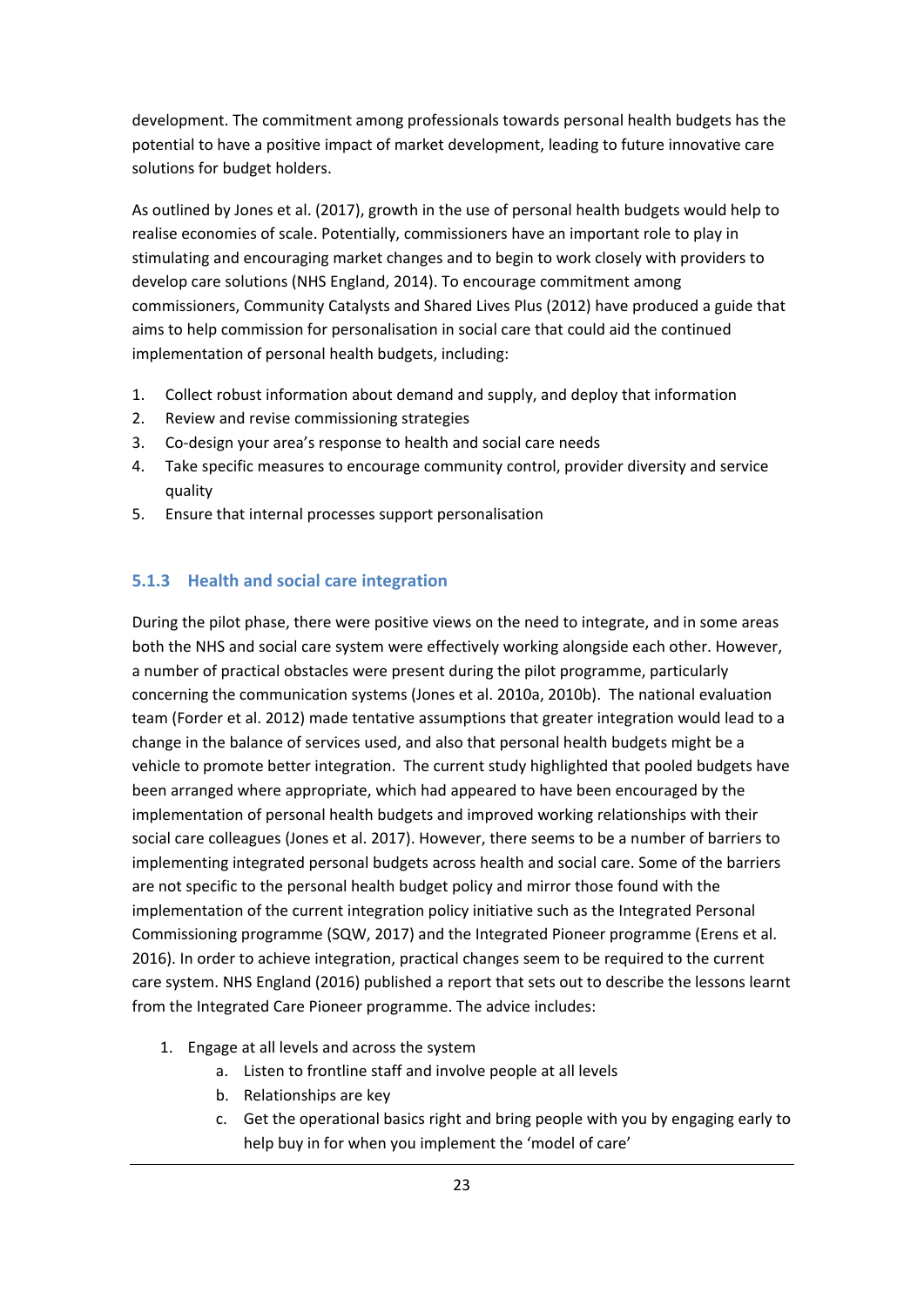- 2. Focus on leadership and engagement
	- a. Systems leadership and shared vision are key to success
	- b. The strength of leadership, relationships and ambition is as important as anything else
- 3. Face forward
	- a. Do not underestimate the need for committed and enthusiastic people to drive the change.

Integrated personal budgets form part of all three above initiatives and the findings from the current study alongside the emerging findings from the current integration initiatives provide valuable guidance to the integration agenda and the continued roll out of personal health budgets.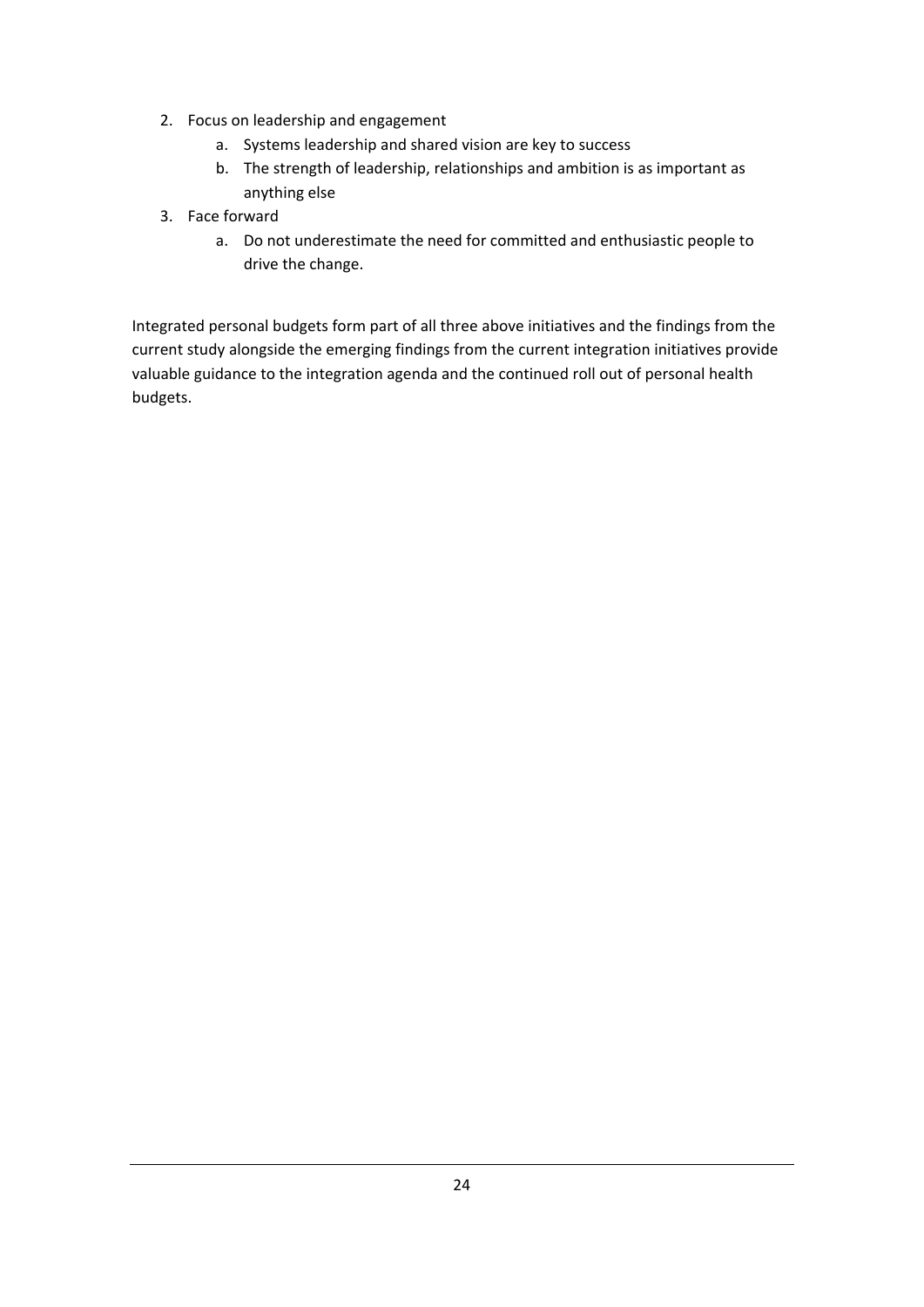#### **6 References**

Baxter, K. and Rabiee, P. (2013). Council-managed personal budgets for older people: Improving choice through market development and brokerage? *Journal of Care Services Management*, 7, 4, 136-145.

Caldwell, D. F., Chatman, J., O'Reilly, C. A., Ormiston, M. and Lapiz, M. (2008). Implementing strategic change in a health care system: The importance of leadership and change readiness. *Health Care Management Review*, 33, 2, 124-133.

Community Catalysts and Shared Lives Plus (2012) *Commissioning for Provider Diversity – a guide*. Available from http://www.thinklocalactpersonal.org.uk.

Department of Health (2016). *The Government's mandate to NHS England for 2016-17.* London: Department of Health.

Department of Health (2014). *The Mandate: A mandate from the Government to NHS England: April 2014 to March 2015*. London: Department of Health.

Erens, B., Wistow, G., Mounier-Jack, S., Douglas, N., Jones, L., Manacorda, T. and Mays, N. *Early evaluation of the Integrated Care and Support Pioneers programme: final report*. PIRU report 2016-17. London: Policy Innovation Research Unit, April 2016.

Fleuren, M., Wiefferink, K. and Paluussen (2004). Determinants of innovation within health care organisations. *International Journal of Quality in Health Care*, 16, 2, 107-123.

Forder, J., Jones, K., Glendinning, C., Caiels, J., Welch, E., Baxter, K., Davidson, J., Windle, K., Irvine, A., King, D. and Dolan, P. (2012). *Evaluation of the personal health budget pilot programme*. Canterbury: Personal Social Services Research Unit, University of Kent.

Glendinning, C., Challis, D., Fernandez, J., Jacobs, S., Jones, K., Knapp, M., Manthorpe, J., Moran, N., Netten, A., Stevens, M. and Wilberforce, M. (2008). *Evaluation of the Individual Budgets Pilot Programme: Final Report.* Social Policy Research Unit, University of York.

Goldberg, D. (1992). *General Health Questionnaire*, NFER Nelson, Windsor.

Guth, W. D. and MacMillan, I. C (1986). Strategy implementation versus middle management self-interest. *Strategic Management Journal*, 7, 313-327.

Jones, K., Forder, J., Welch, E., Caiels, J. and Fox, D. (2017). *Personal Health Budgets: Process and context following the national pilot programme.* Personal Social Services Research Unit, the University of Kent. Canterbury.

Jones K,. Forder J,. Caiels J,. Welch E,. Glendinning C,. and Windle K (2013) Personalization in the health care system: do personal health budgets impact on outcomes and cost, *Journal of Health Services Research and Policy*, 18, 2 suppl, 59-67. DOI: 10.1177/1355819613503152 (available online 18 Sep 2013).